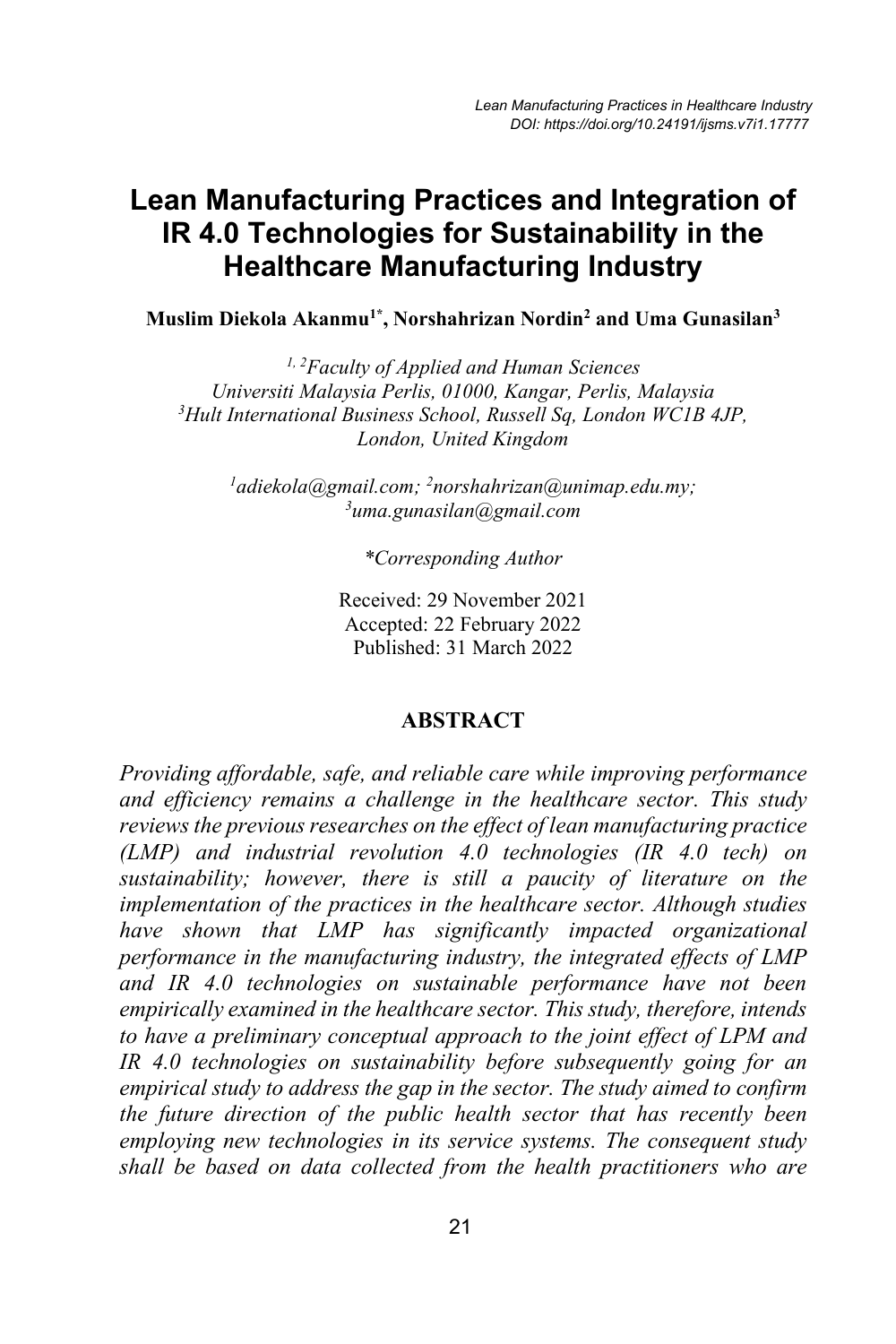*International Journal of Service Management and Sustainability, 7(1), 21 - 47*

*working and familiar with the smart tools to expedite services for healthcare. However, this present study unfolds the significant contribution of operations management practices and how sustainable performance can be enhanced through performance variation and strategic implementation in the healthcare sector. Lean practices and IR 4.0 technologies lead to improvement and operational sustainability when fully implemented in the healthcare sector.*

**Keywords:** *Lean manufacturing practices; healthcare service*

# **INTRODUCTION**

In developing and developed countries, growing healthcare costs and the aging population are imparting challenges on the safety, reliability, and affordability of basic healthcare with the already constrained budgets (Deblois & Lepanto, 2016). Enhanced service quality, high performance, and improved efficiency are still expected to sustain the healthcare challenges. With these trending issues, healthcare policymakers and providers advocate for the incorporation of lean practices to reduce cost, increase value and eliminate waste as other industries have done (Hallam  $\&$ Contreras, 2018). The human and control factors influence good service quality as a result of the successful incorporation of modern manufacturing equipment, human involvement, and statistical process control. An employee in an industry 4.0 environment must be empowered and trained to take corrective actions on real-time information received through many sources, and therefore are integrated as an important factor of this component (Kamble, Gunasekaran & Dhone, 2019). According to Kamble, Gunasekaran and Gawankar (2018), Industrial Revolution 4.0 technologiess (IR 4.0 Tech) expedite the rate at which manufacturing industries achieve sustainability through customized products, improved product quality, increased employee morale, improved work environment and reduced lead time.

With the advancement of technology and automation and integration of many processes, LMP is considered as an initiative created to be more efficient while giving the customers satisfaction beyond expectation, resulting in waste minimization, increased return on investments, and improvement in safety and health-related issues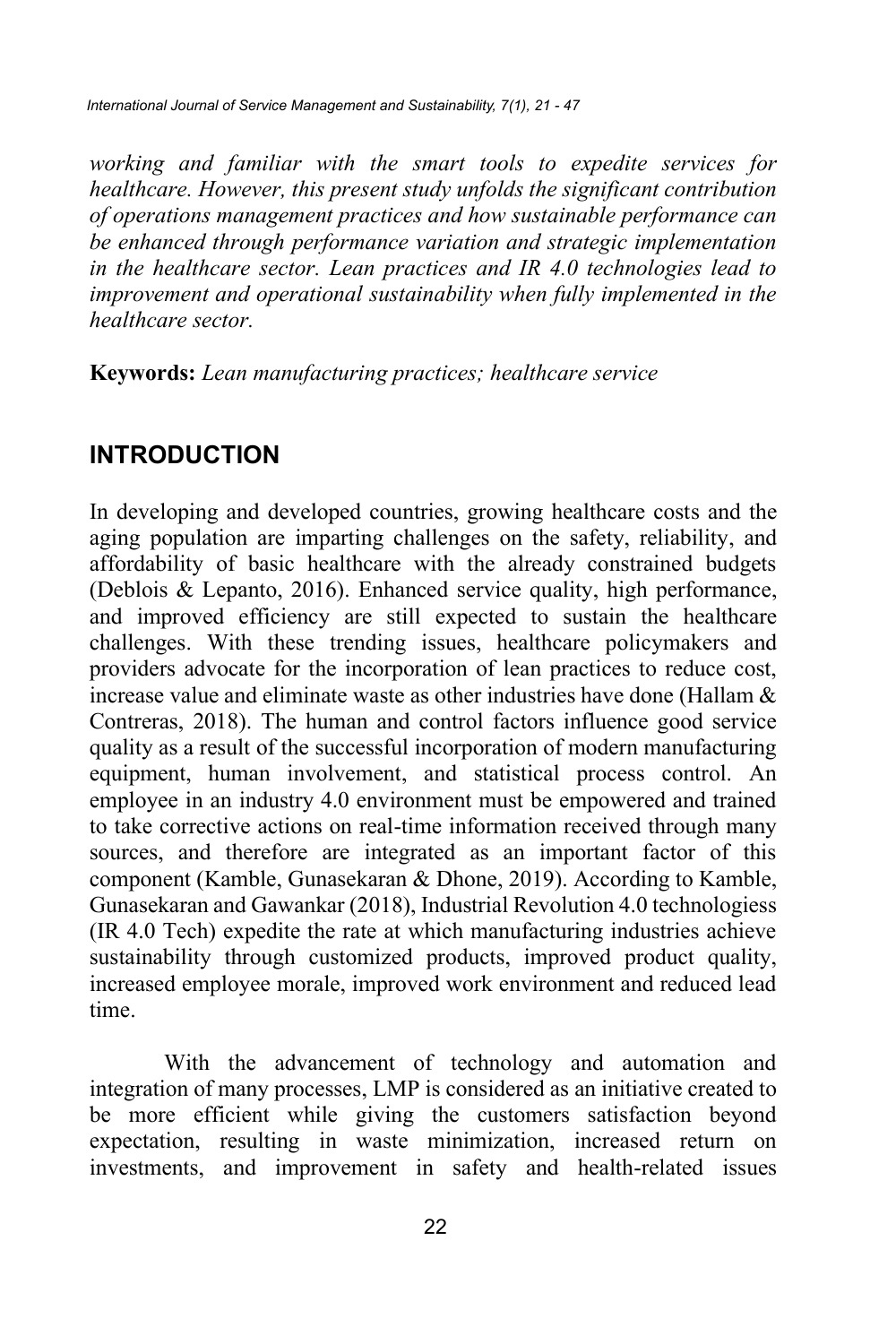(Ratnayake & Chaudry, 2017). This study therefore proposes lean techniques as tools incorporated with IR 4.0 technologies for improving sustainability in the Malaysia healthcare sector.

# **LITERATURE REVIEW**

Lean manufacturing practices, integrated with Industrial Revolution 4. 0 technologies are considered to create important impacts where most companies and operations tend to be service-oriented (Sony & Naik, 2019) rather than product-oriented such as in the case of Malaysia healthcare management. Lean manufacturing practices are improvement initiatives that use varieties of tools in a series of procedures and seek to uncover and remove the cause of defects and mistakes by focusing on results that are critically important to the customers in a business process. The practices are the combination of continuous improvement initiatives (CII) that organizations explore to enhance their competitiveness and performance. Industries with manufacturing experiences can avert risks associated with the implementation of a technological system, thus stimulating their continual use over time and improving their perception of usefulness. Also, the healthcare manufacturing industry around the world has implemented various process improvement strategies for the healthcare industry to achieve service excellence (Habidin et al., 2016).

### **Sustainability**

The lean manufacturing philosophy appears to have the potential to improve healthcare performance significantly as it has been successfully adopted in many industries but may have nuances that make this industryspecific transformation more challenging and thus pose a threat to sustainability (Hallam & Contreras, 2018). The sustainability value of an organization has a few essential parts which are: making the shareholders and customers happy and more importantly, performing well for society (Hassan et al., 2018). The sustainable performance comprises activities that socially extend the useful life of an organization, enhancing the capacity to renew and sustain the viability of the biosphere, maintaining decent welfare, self-sustenance of a society, safeguarding all the living species and solving its main problems, personal freedom, and participation for current and future human generations.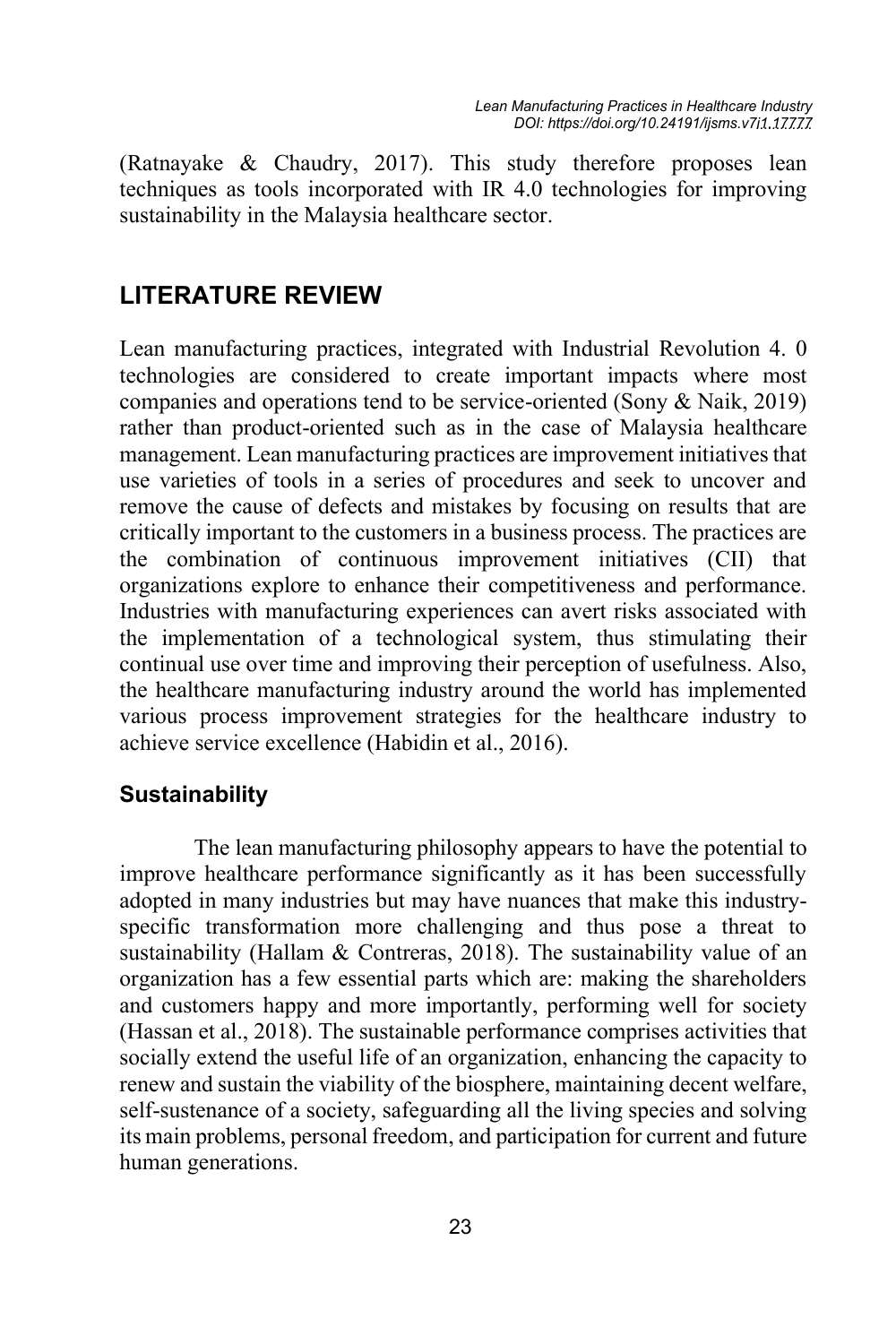In this changing and competitive business environment of today, manufacturing companies are struggling to achieve sustainable performance as it is part of the expectation from stakeholders. This is a pragmatic way that environmentally reduces impacts and enhances the company's performance to increase the values of their businesses (Ganapathy et al., 2014). Therefore, without measuring the current situation of any organization, it is impossible to facilitate sustainable performance. Companies that are in global competitions are expected to report more progressively and commit to the overall performance of sustainability in operative initiatives such as technological innovation or accomplished projects (Brent & Labuschagne, 2004). A comprehensive assessment has shown that the present indicator framework that is available to measure the total business sustainable performance does not address effectively all aspects of sustainability at the technological level. Indicators of sustainable development are introduced and discussed through an assessment procedure specifically for the environmental, economic, and social measurements of sustainable performance. The three dimensions of sustainable performance are critical to successfully run a business now and in the future to fully embrace the ideas of sustainable performance (Eweje, 2011). Figure 1 shows the three pillars of sustainability (Bortolotti et al., 2015).

A successful lean implementation faces many challenges such as effective communication within and between different organizational levels, long-term commitment to maximize stability in a changing environment and continuous and systematic focus on the customer to make sure there is a change in strategies reflecting the goals and objectives of the organization. The satisfaction of healthcare customers is crucial for healthcare providers in terms of the profitability and sustainability of the industry. Healthcare providers must identify the concerns and needs of patients, how to solve problems and fulfil the patients' needs in order to achieve patient satisfaction (AlJaberi et al., 2017).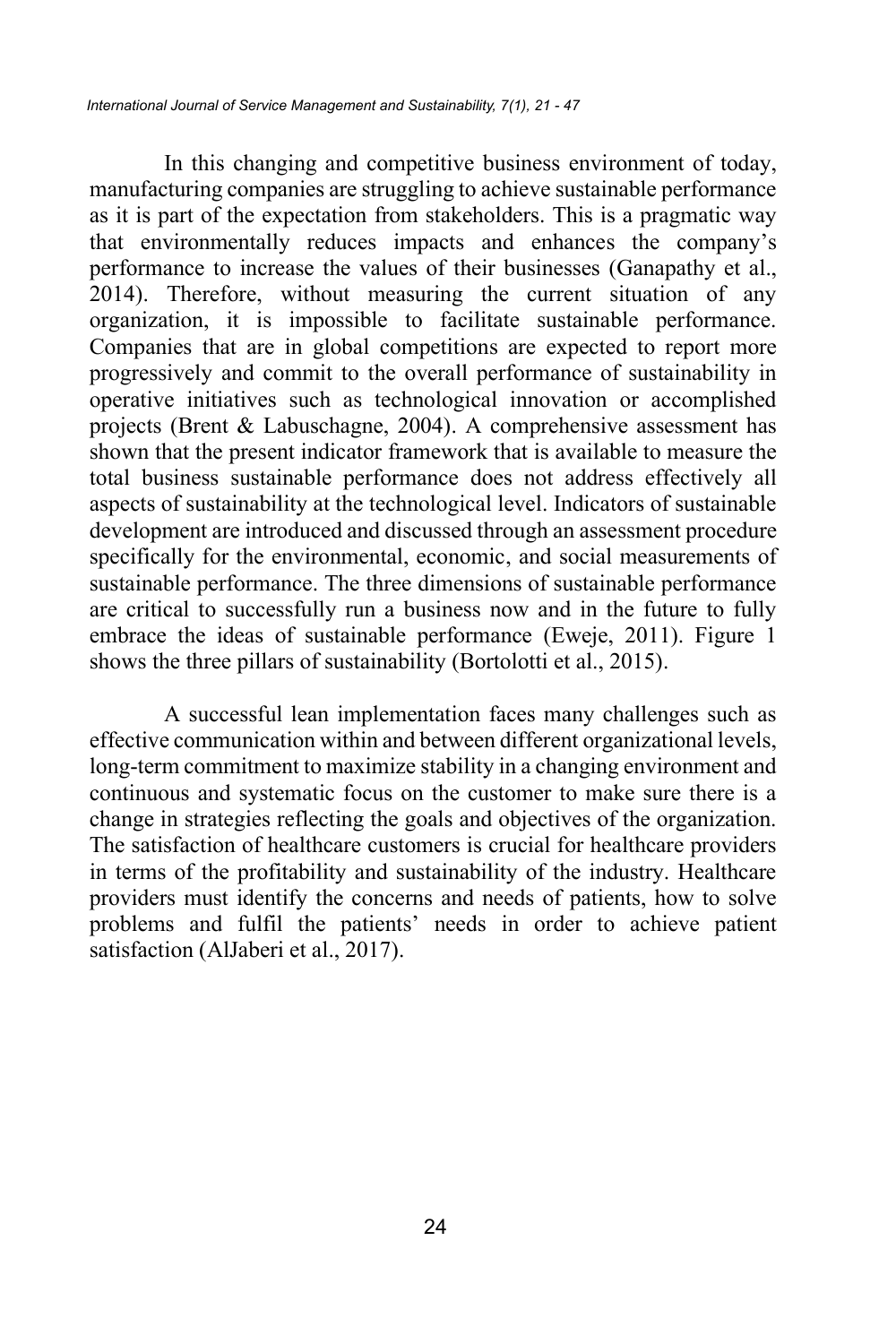

# **Figure 1**

### **Lean Manufacturing Practices**

Lean manufacturing is a methodology that is designed to reduce the cost of production and minimize waste production (Alhuraish et al., 2016). In other words, lean manufacturing is a business methodology and strategy that enhances customer satisfaction, increases bottom-line results and processes performance. Lean manufacturing started as an integral part of Just in Time (JIT) practices within the Toyota Production System to improve time delivery and quality. Nordin et al. (2010) affirmed that the Toyota production system (TPS) started the lean manufacturing concept and aimed to improve quality and reduce cost through waste non-value added activities and waste abolishment.

Furthermore, lean manufacturing is formed from different practices (Yang et al., 2017). Lean manufacturing practices cluster comprises productive maintenance, human resources management, total quality management (TQM), total preventive maintenance, JIT, controlled processes, and employee involvement. Recent researches have proven the importance of customer participation and downstream collaboration (Martínez-Jurado & Moyano-Fuentes, 2014). Lean practices are further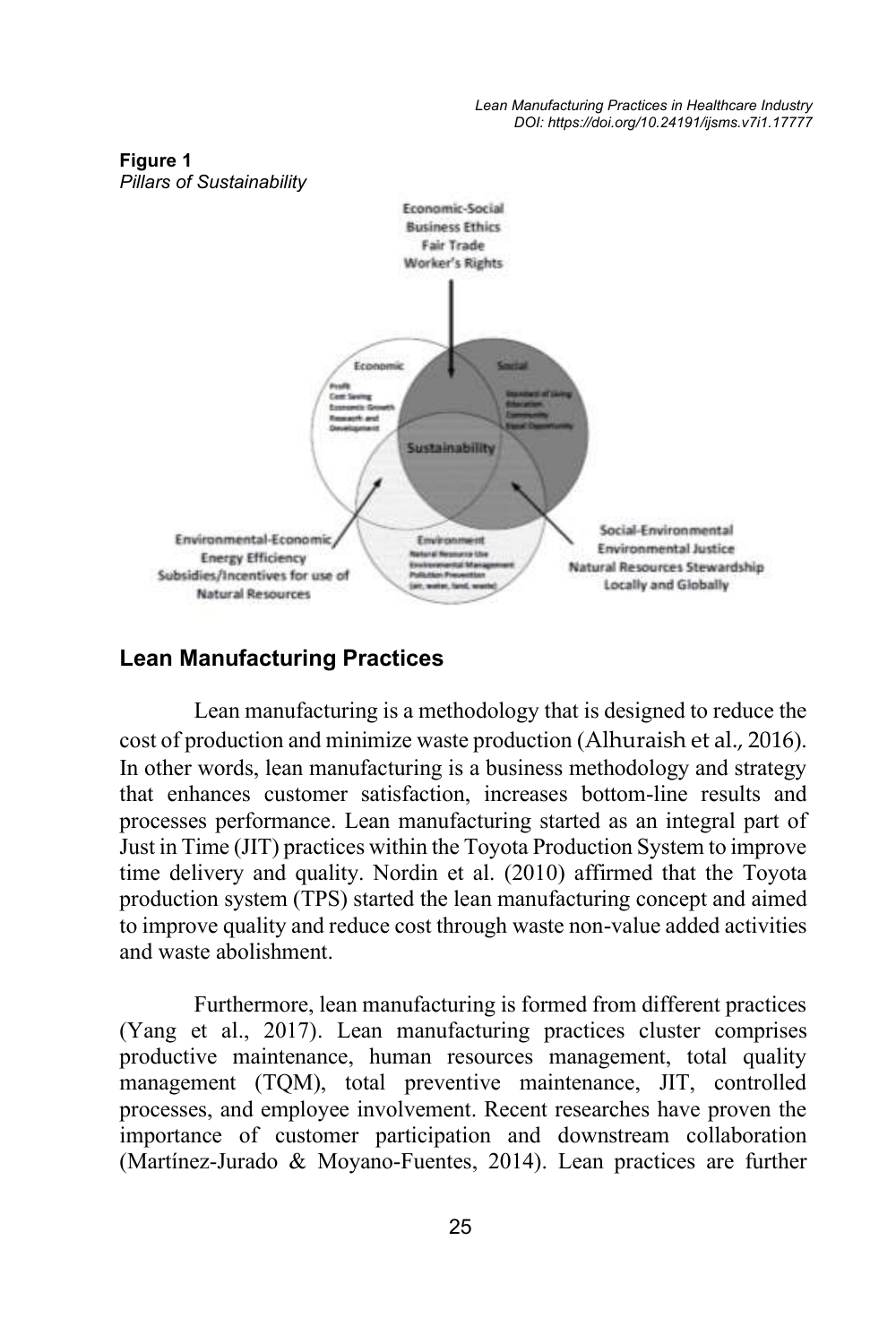categorized into six major areas that are suitable for all industries: supplier relationships, customer relationships, product design, human resources, process and equipment, and manufacturing planning and control (Bergmiller, 2006).

Successful implementation of lean practices in the manufacturing sector enables the healthcare industry to adopt this continuous initiative for process improvement (Habidin et al., 2016). The practices are suitable for the service industry as lean expedites the speed of quality, flexibility and delivery (Snyder & McDermott, 2009). In addition, lean manufacturing practices are employed by healthcare organizations to minimise medical waste and error and give added values to the customers (Jimmerson et al., 2005). Reduction in errors can give high benefits in terms of productivity, staff motivation, time, cost and patient welfare.

Therefore, to have an effective implementation of LMP, forward coordination and backward coordination with customers and suppliers respectively along with supply chain is important to ensure designing, producing, packaging, and delivering a specifically standardized and manufactured product to meet the environmental and operational objectives (Dües et al., 2013). These objectives include achieving a sustainable ecological and natural environment through green or lean chain management performance.

#### **Industrial Revolution 4.0 Technologies**

The first promoters of the factory for the future have earlier found that the dedicated and inflexible production lines should be interchanged with computers and flexible machines to support the new paradigm of industrial technology (Buer et al., 2018). The idea of the present computing system has been predicted more than two decades ago by Weiser (1995). Then, the current computing system is created on the concept that computers are externally and internally equipped, making them invisible to users. The remarkably swift technological advancement in information and communication technology by introducing technological solutions such as the internet of thing (IoT) and cyber physical system (CPS) have ensured that the vision is getting closer to reality. For instance, with smart pharmaceuticals, the introduction of CPS to the medical domain and big data strategy is being tested for personalized care and individualization, the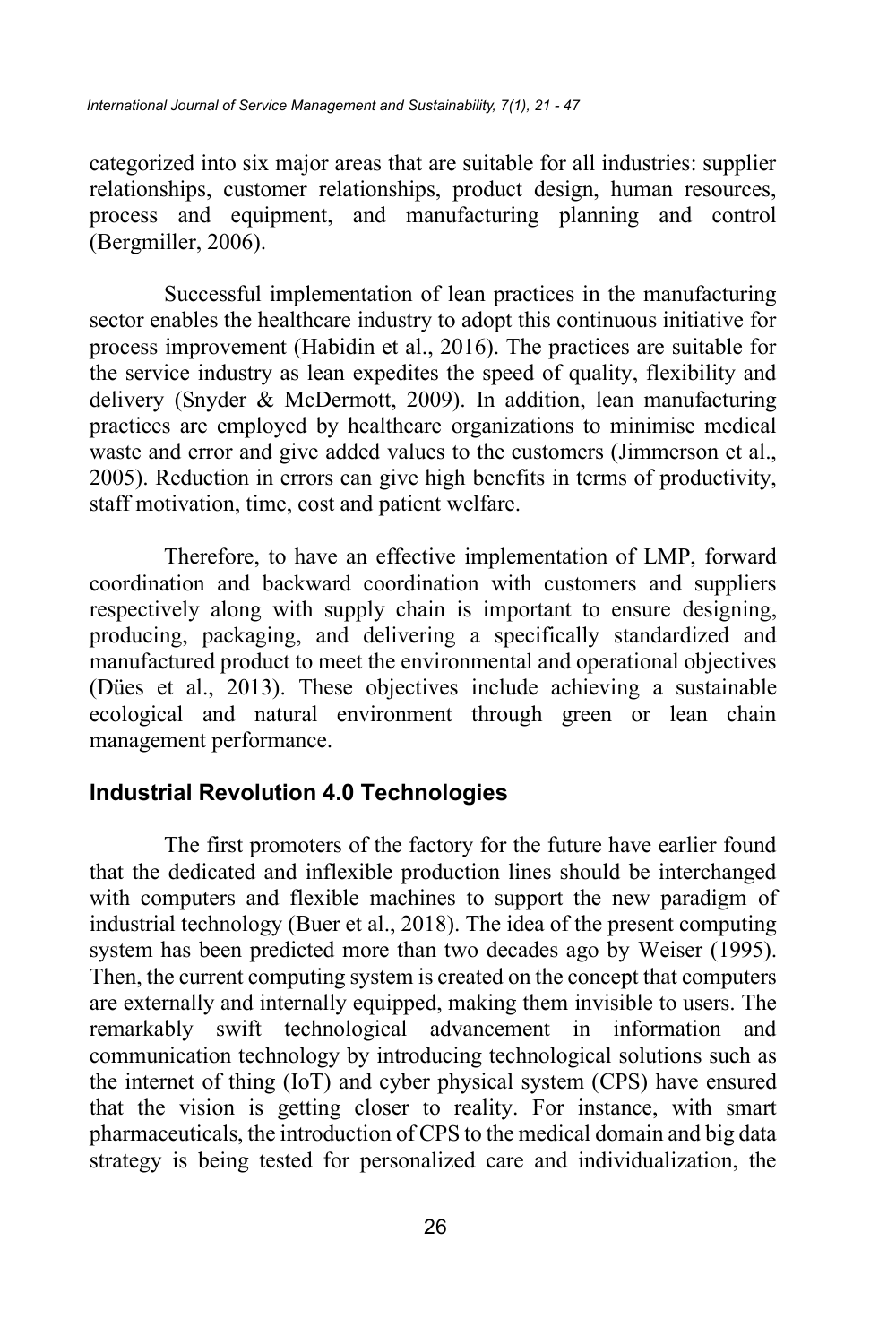healthcare industry is likely to highly benefit from the implementation of IR 4.0 technologies and concepts (Ilangakoon et al., 2021).

Thuemmler and Bai (2017) reported that some of the applications of these technologies in the healthcare sector include connecting sensors and body area networks where doctors can access data of the patients online using internet independent of the patient's location for disease management, network connecting general practitioners, patients, nurses, smart pharmaceuticals or pharmaceutical companies etc., personalized medicine and patient-centred care. With IR 4.0, new technologies are available for integrating lean production with automation technologies. This simplifies the processes of healthcare by eliminating waste and understanding the value-adding activities.

In addition, the industry has gained attention on the idea of an interconnected world and the mission on how the fourth industrial revolution also known as Industry 4.0 is emerging (Kang et al., 2016). Wang et al. (2016) reported that industrial revolution 4.0 has gained tremendous popularity, both in the academic and industrial sectors with the vision of manufacturing customized products at the same costs as the mass production of the products. Thus, organizations globally are investing to examine how they can benefit from this technology-based manufacturing paradigm.

In 2011, Industrial revolution 4.0 was declared at Hannover Messe starting as a German governance program to maximize the competitive advantage of the manufacturing industries (Drath & Horch, 2014). It was a cooperation project between the private sector, academia, and the government revolving around manufacturing resource networks (such as production facilities, robots, conveyor and warehousing system and manufacturing machinery) that are independent, capable of self-controlling to attempt to different situations, spatially dispersed, knowledge-based, selfconfiguring and sensor-equipped with the power to integrate related management and planning system (Kang et al., 2016).

Nevertheless, the Industrial revolution 4.0 with time has evolved into a complete label to describe the next level of manufacturing and it has in the process turned to be defined poorly for the future of production. According to Hofmann and Rüsch (2017), there is no clear definition for Industrial revolution 4.0 yet even though the concept has been often used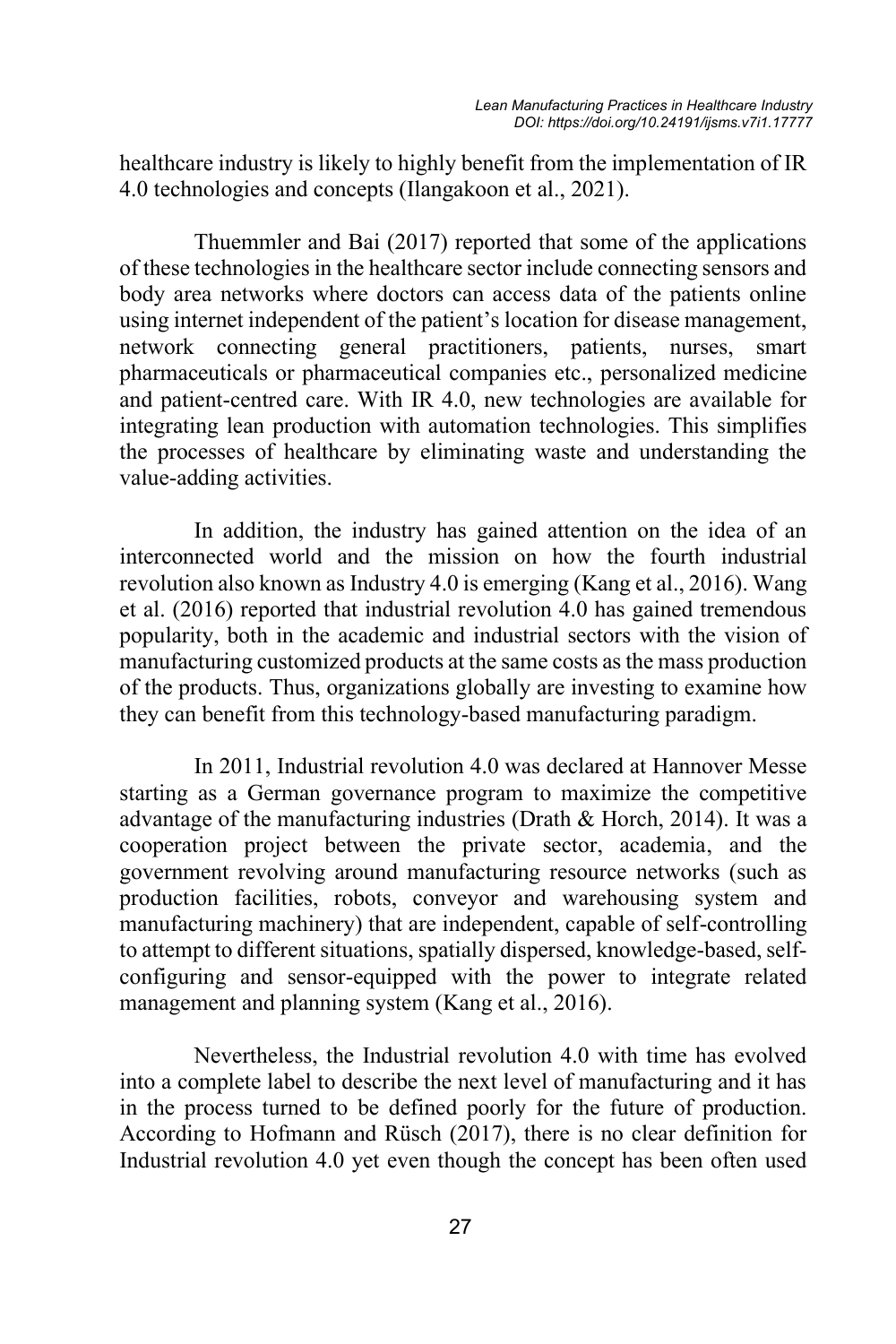among academics and practitioners in the last few years. Therefore, there is no publication yet on the generally accepted understanding of Industrial revolution 4.0. Practitioners and researchers have different views on the constituents of Industrial revolution 4.0 and how these constituents relate with each other where Industrial revolution 4.0 is applicable.

Moeuf et al. (2018) reported that there are more than 100 different definitions of Industrial revolution 4.0 as found in the recent studies. It is therefore important to clarify the definitions applied to ensure construct validity. Heng et al. (2014) stated that only a few practitioners can give clear definitions of industrial revolution 4.0. In the same vein, Drath and Horch (2014) added that Industrial revolution 4.0 does not make a new contribution, that it is merely a combination of existing concepts and technologies into a new package with an enticing marketing name.

Therefore, Industrial revolution 4.0 is operationalized in this study as the use of intelligent processes and products to enable automatic data collection, analysis, and interaction through the internet between customers, suppliers, products and processes. These involve the integration of smart factories, IoT, digitalization, and CPS posited by Liao et al. (2017). The lack of clear definition and ambiguity leads to difficulties in communication and complications of education on the subject and complicates research as well as makes the companies suffer to recognize and implement a solution to Industrial revolution 4.0 challenges (Hermann et al., 2016).

#### **The Link between LMP and Sustainable Performance**

According to Singh et al. (2018), lean manufacturing practices (LMP) support improved profits and cost reduction leading to competitive advantage and increased productivity. Wong and Wong (2014) reported that LMP is regarded to be a necessity to achieve sustainable performance. The study reveals that LMP provides advantages such as quality products, reduced inventory level, and the benefits are connected to lower pollutant levels. Vinodh et al. (2011) added that one of the favourite lean techniques, value stream mapping contributes to protecting the environment through mapping of raw materials, water usage, and energy by a product and process. Similarly, Ratnayake and Chaudry (2017) stated that improvement in safety and health-related challenges, waste reduction, and increased return on investment are achieved through LMP.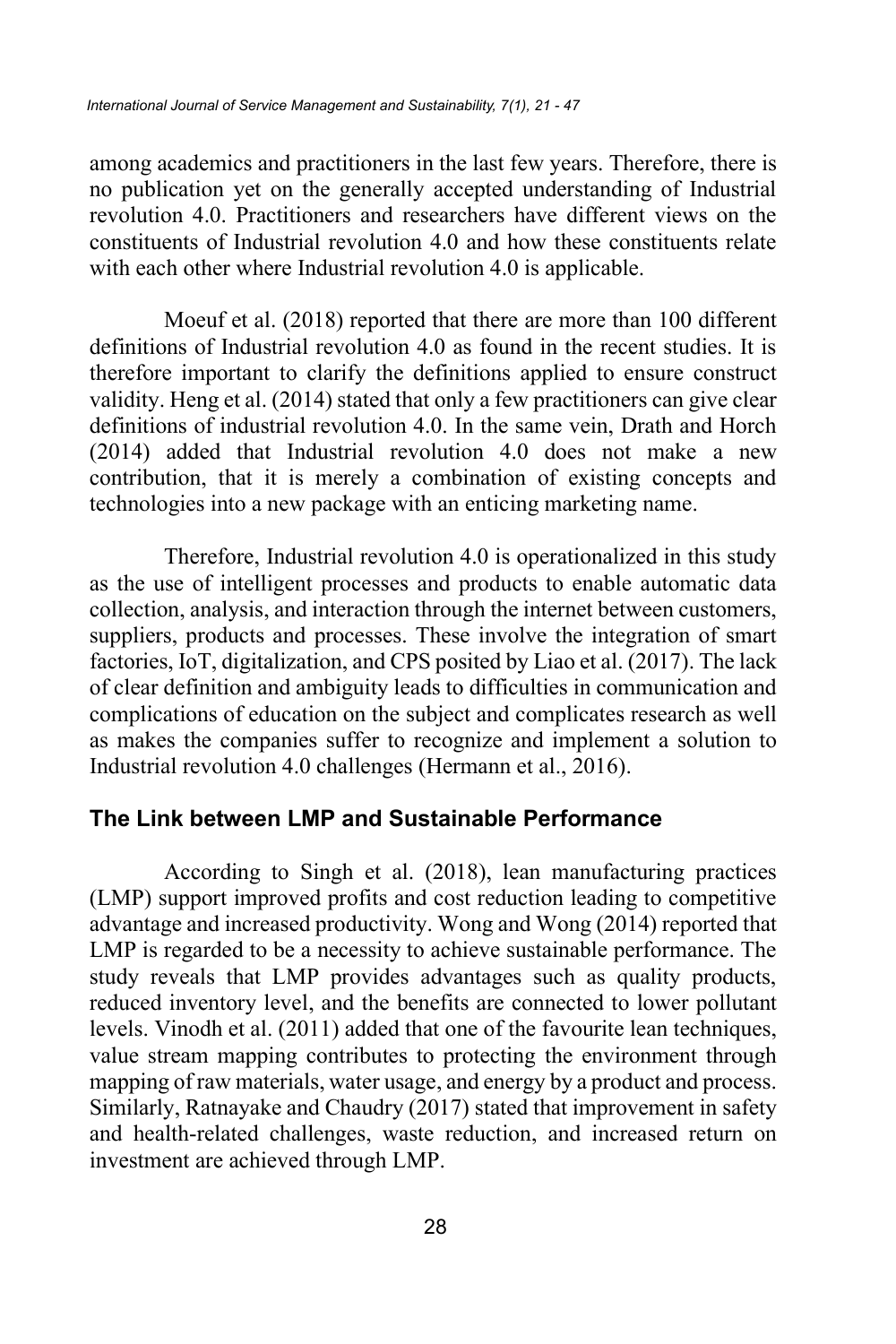Cherrafi et al. (2016) reported that the relationship between lean and sustainability is most studied initially as the general focus on waste minimization is common between the two concepts, thereby elevating the potential integration between the two constructs. On this association, Garza-Reyes (2015) stated that Lean offers courses of action and provides tools that allow total elimination of waste while sustainable performance provides visualization of the effects generated by financial, environmental, and social perspectives.

Belhadi et al. (2018) added that integrating environmental management system into lean leads to cost reduction of implementation associated with energy and resources savings, environmental improvement programme, dispersion of toxic compounds, and marginal costs connected to pollution management. From the perspective of social performance, Souza and Alves (2018) posit that the incorporation of high involvement work practices with LMP is found to have a significant effect on occupational safety. LMP aims at improving occupational safety and health, improving kaizen, material handling, and improving workplace safety leading to few accidents. Thus, there is a significant relationship between LMP and the measures (i.e., environmental, economic, and social performance) of sustainability (Sajan et al., 2017).

### **The Link between LMP and Industrial Revolution 4.0**

According to Landscheidt et al. (2017), the implementation of autonomous equipment while making the manufacturing process more efficient raises product quality. Lasi et al. (2014) added that the trend is becoming a reality as transformation led by Industrial revolution 4.0 is taken into account by many industries. The further integration and development of autonomous digital production utilizing industrial robots, electronics, and information technology have led to computer integrated manufacturing systems also known as the cyber-physical system (CPS). Henning et al., (2013) added that the production system is enabled by these CPS to be changeable and modular which is a requirement to manufacture in mass production highly customized products. Kolberg et al. (2016) however reported that how Industrial revolution 4.0 technologies are incorporated into the existing production system and the processes they can support is still under evaluation.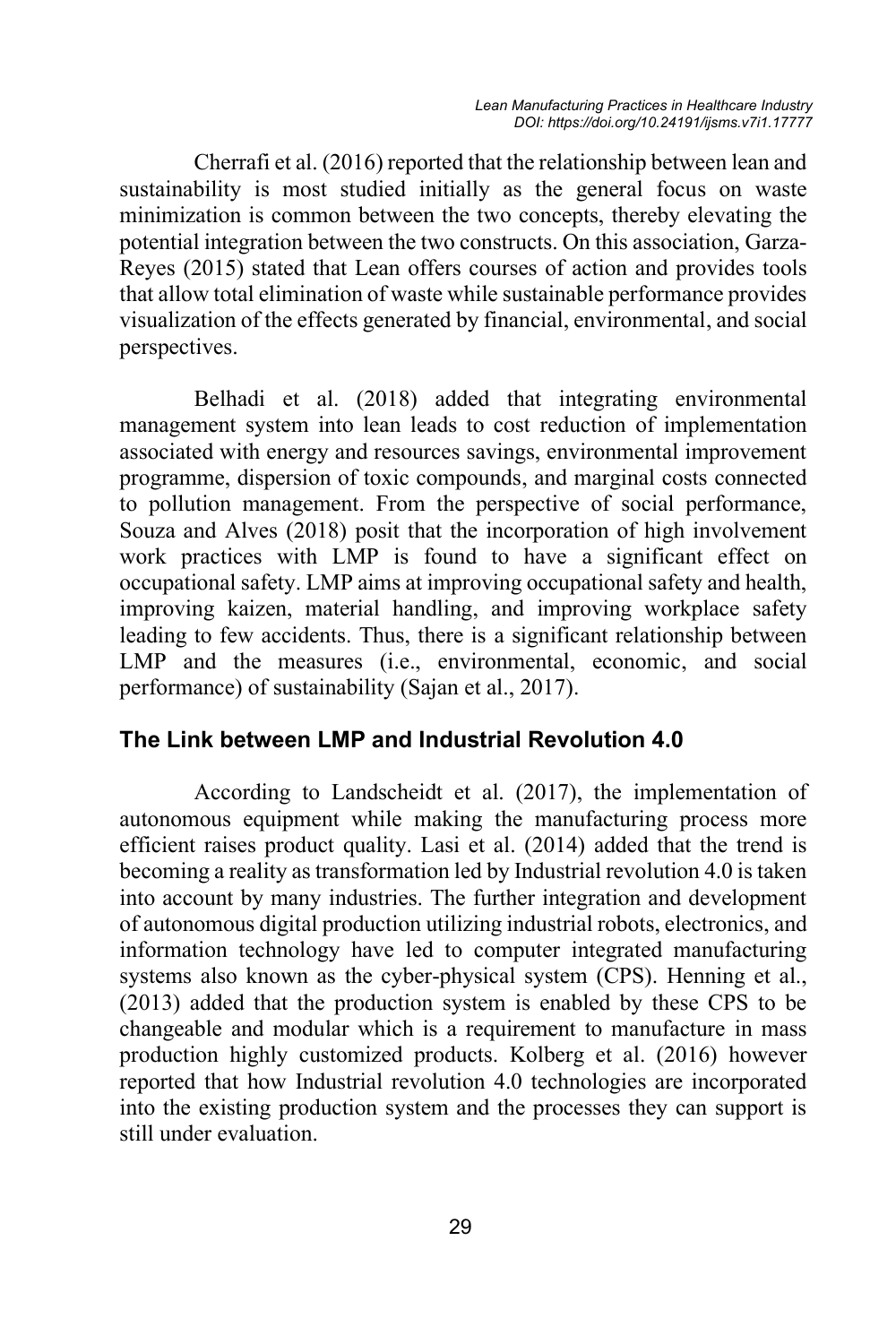In contrast to the general belief, Weyer et al. (2015) stated that automation will not lead to workless production facilities or less human interaction but there may be a change in the requirement for competence. Factually, the skill requirements for an individual are likely to increase more and become even more specialised. Furthermore, the capital expenditure required for industrial revolution 4.0 technologies is quite intensive, minimizing its desirability to be implemented specifically for manufacturing companies located in the context of developing countries (Anderl et al., 2013; Sanders et al., 2016). Thus, more strategies must be taken into consideration in this scenario for implementing Industrial revolution 4.0 such as the predominance of high production manufacturers in volume and the existing low-cost labour force.

In another vein, Jasti and Kodali (2019) stated that Lean production is an approach that is widely common among many industries aiming to improve the quality of productivity and reduce waste following the requirements of the customers. The lean practice implementation means a systematic human-centred approach of several management practices and principles. These practices are the elements at the strategic level representing the ideals of the system such as removal of all kinds of waste, producing in accordance with the continuous flow production and pull of customers, and identifying value from the perspective of the customers. The principles are the elements that operationalize the practices. The implementation of lean manufacturing practices in essence consists of a low-tech approach that triumphs on effectiveness and simplicity aligned with a shared business vision.

Through the creation of standardized routines, identification of unnecessary activities, and streamlining the processes, lean manufacturing focuses on removing all kinds of waste during the production process. Kolberg and Zuhlke (2015) mentioned that simple workstations and machines with low complexity expedite digitalization and automation of the manufacturing process. Transparency and virtual control are also emphasized by lean manufacturing which makes identifying problems in a system simpler. This has prompted some researchers to conclude that it is paramount to implement lean as a prerequisite to successfully achieve Industrial revolution 4.0 transformations (Staufen, 2019). From the survey of Staufen (2019) on 179 industrial companies, it is found that the pioneers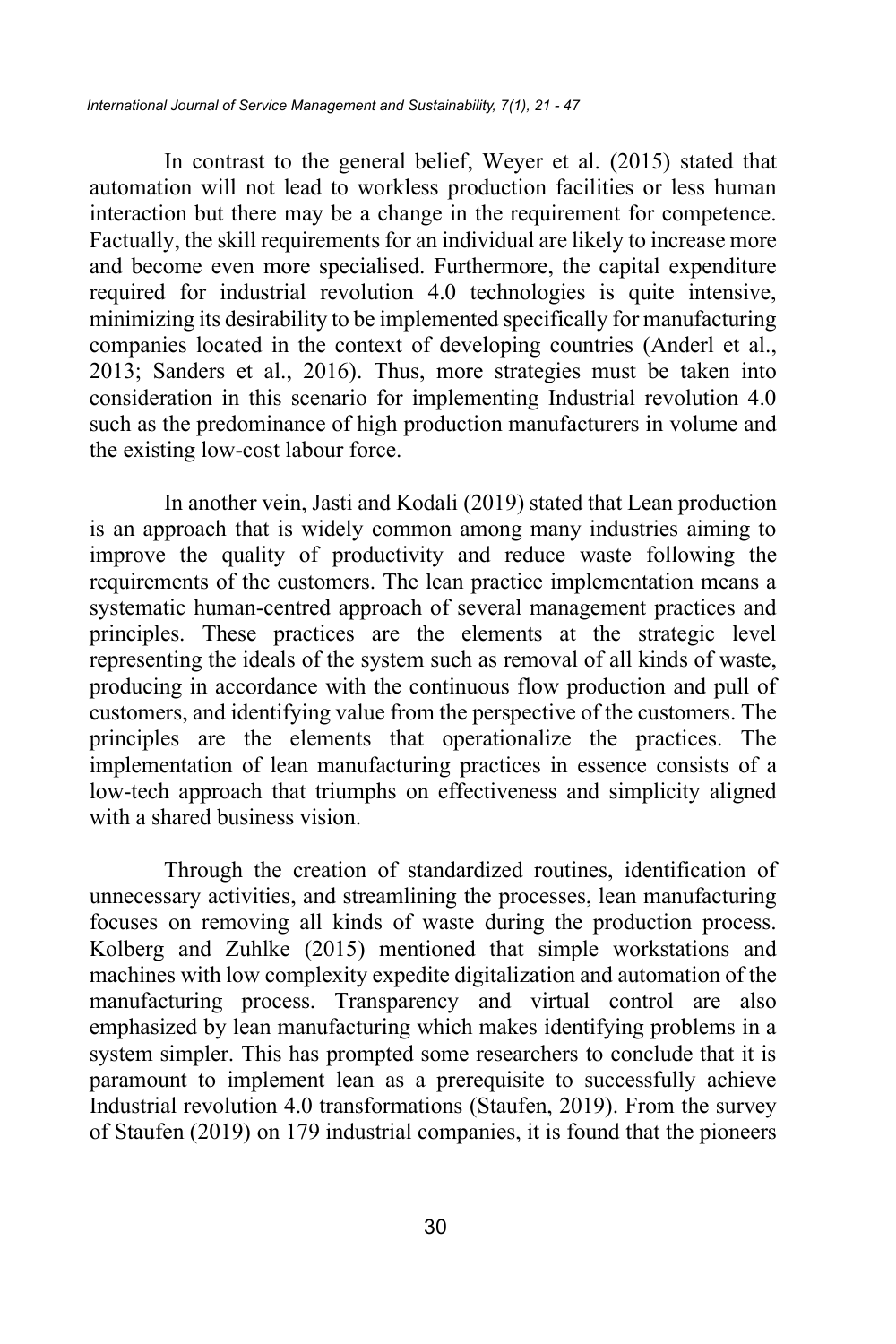of Industrial revolution 4.0 have initially implemented lean manufacturing practices, revealing that lean is an ideal foundation when implementing industrial revolution 4.0. Similarly, to maximize manufacturing performance, lean practices are necessary to support advanced manufacturing technologies (AMT) (Khanchanapong et al., 2014).

In numerous cases, the implementation of lean manufacturing has been proven to have performance benefits as it covers a wide range of different performance metrics. The performance benefits are classified by Marodin and Saurin (2013) into five groups: (1) financial, (2) environmental, (3) market, (4) human, and (5) operational. On the observed performance of the Industrial revolution 4.0 implementation, Moeuf et al. (2018) found that increased flexibility is the commonest reported performance benefit followed by reduced delivery time, improved cost and productivity, and reduced cost. Thus, the synergistic performance impacts of such integration encourage joint optimization of two rather than optimizing one source alone about the performance impacts of integrating lean manufacturing with AMTs (Khanchanapong et al., 2014).

### **The Industrial Revolution 4.0 Technologies and Sustainable Performance**

IR 4.0 technologies play important roles in moving industrial and social organizations towards sustainable development (de Sousa Jabbour et al., 2018). Kamble, Gunasekaran and Gawankar (2018) reported that industrial revolution 4.0 improves integration of process resulting in improvement in the organizational performances on all three sustainable measures. On the economic measure, Industrial revolution 4.0 technologies strongly contribute to product customization, value creation, and manufacturing flexibility resulting in increased customer satisfaction (Stock & Seliger, 2016). From this economic perspective, Ramadan, et al. (2017) added that the digitization and automation features of industrial revolution 4.0 technologies motivate the manufacturing organizations towards superior quality, lower manufacturing costs, and reduced lead times. From the environmental perspective, the real-time information gathered from several value chain partnerships helps the organizations to allocate efficiently their manufacturing resources such as the products, energy, and material, and water (de Sousa Jabbour et al., 2018).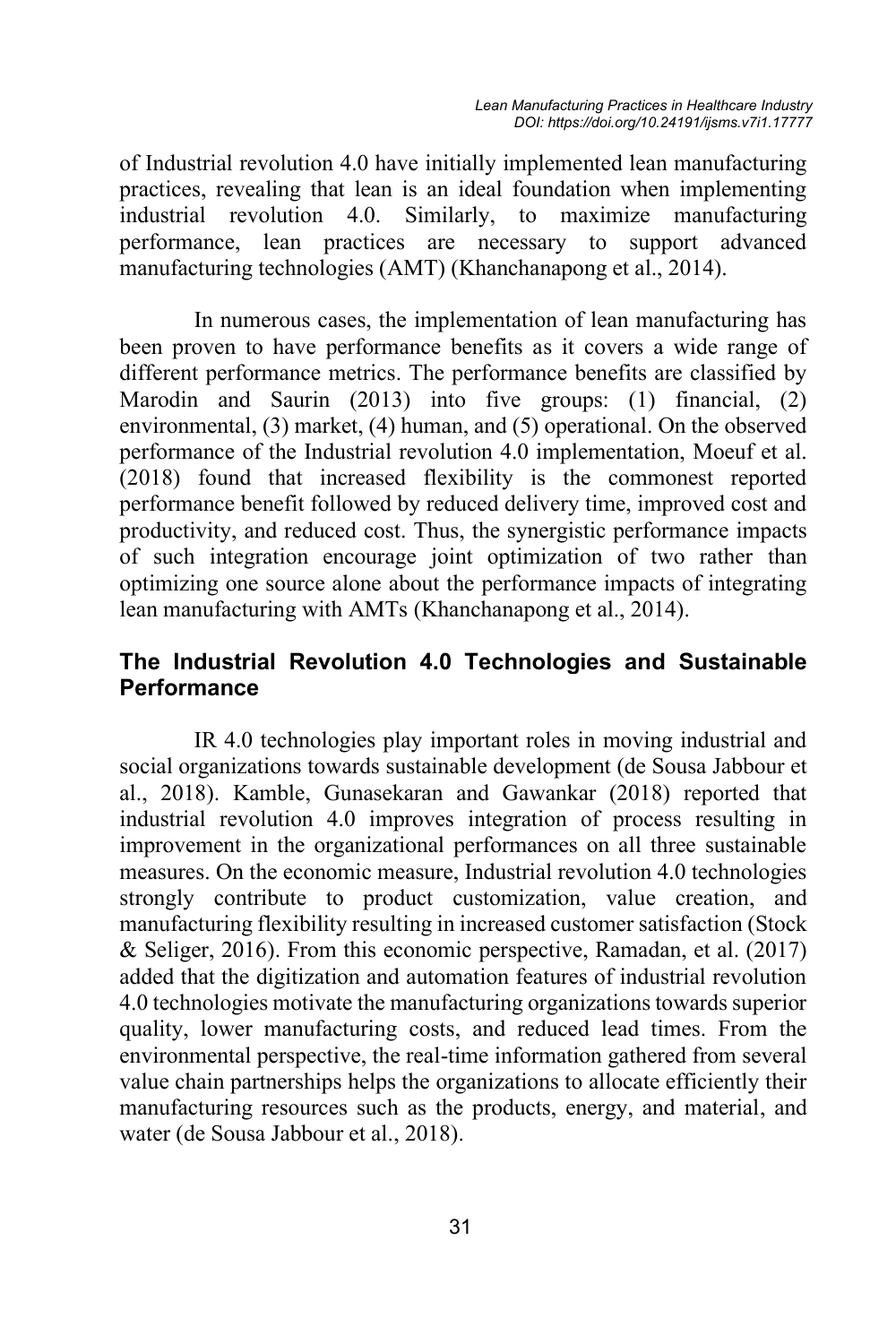Industrial revolution 4.0 technologies also support the use of advanced monitoring and tracking system, reduction in fuel consumption due to improved transport and logistics planning (Müller et al., 2017), efficient capacity utilization, and inventory level of raw material (Wang et al., 2016), energy consumption and reduction on greenhouse gas emission (Hermann et al., 2016; Peukert et al., 2015). From the perspective of social measures, Industrial revolution 4.0 technologies provide abundant opportunities to adapt to new technologies by the employees thereby increasing their motivation and morale (Peukert et al., 2015). Therefore, Industrial revolution 4.0 technologies provide safe working conditions and improved work environments for the employees (Kamble, Gunasekaran & Sharma, 2018).

# **METHODOLOGY**

This study employs an exploratory research design as it focuses on the aspects of study where past researches have been conducted while further studies are still required to attend to other questions yet to be answered. The approach of this research design is chosen following the techniques and methods used to research as it clarifies how data would be gathered and analysed toward the realization of the research aims. Undoubtedly, past researches have examined the effects of lean manufacturing practices and Industrial revolution 4.0 on sustainability, although majorly in manufacturing industries with variables that are specific to that field. Asides from the fact that this study is contextualised in an attempt to meet the measures of lean manufacturing practices and the specificity of best quality initiative for the Malaysia healthcare industry, the hybrid of lean manufacturing practices and Industrial revolution 4.0 technologies are newly introduced to test the model of the research. The above statement shows the importance of quantitative-type of exploratory study; an exploratory study helps to understand the situations being more accurately and comprehensively studied (Sekaran & Bougie, 2019).

The variables to be studied are lean manufacturing practices (JIT, Customer Involvement, continuous flow, pull, supplier development, employee involvement, total preventive/productive maintenance, and supplier feedback, and Industrial Revolution 4.0 technologies. The other variables are economic, social, and environmental dimensions under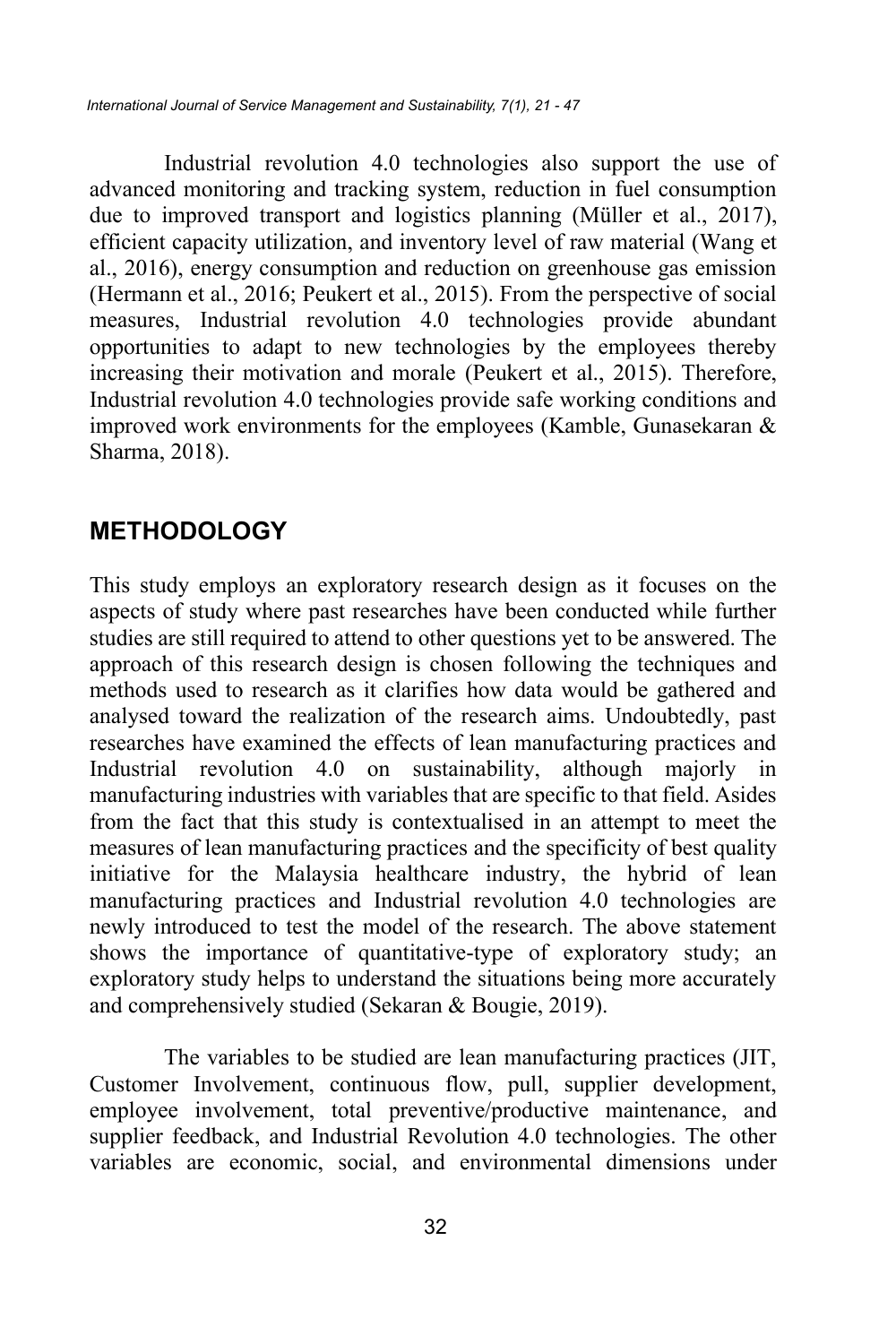sustainable performance as the dependent variable (Zikmund et al., 2003). Questionnaire administration shall serve as the best approach of collecting data due to the reliability of data from quantitative research being numeric. Since the interest of this study is to capture the opinions of the healthcare manufacturing employees both in the services and operations of the Malaysian healthcare industry, this is undoubtedly justified. This implies that responses to be deducted shall be from the perception of individuals on the reality of the work environment and its distinctiveness. Items to measure sustainability in terms of economic, social and environmental sustainability (Akanmu, Hassan & Bahaudin, 2020), lean manufacturing practices and IR 4.0 technologies are presented below.

### **Sustainability Dimensions**

Sustainability is measured using social, economic and environmental performance with 20 items, adopted from the study of Akanmu, Hassan, Mohamad, et al. (2021) and Caiado et al. (2018). The last three years are designated as the assessment period for the organization. Table 1 below presents the items measuring sustainability and their respective coding:

#### **Table 1**

*Sustainability Coding*

| Items                                         | Code             |
|-----------------------------------------------|------------------|
| <b>Economic Sustainability</b>                |                  |
| Reduced costs of production                   | EP01             |
| Improved profits                              | EP <sub>02</sub> |
| Reduced product development costs             | EP03             |
| Decreased energy costs                        | EP04             |
| Reduced inventory costs                       | EP <sub>05</sub> |
| Reduction in rework and rejection cost        | EP <sub>06</sub> |
| Decrease in the purchase cost or raw material | EP07             |
| Decrease in the cost of the waste treatment   | EP08             |
|                                               |                  |
|                                               |                  |
| <b>Social Sustainability</b>                  |                  |
| Improved condition of work                    | SP <sub>1</sub>  |
| Improved safety in workplace                  | SP <sub>2</sub>  |
| Improved health of the employees              | SP <sub>3</sub>  |
| Improved relations on labour                  | SP <sub>4</sub>  |
| Improvement in morale                         | SP <sub>5</sub>  |
| Decrease in work pressure                     | SP <sub>6</sub>  |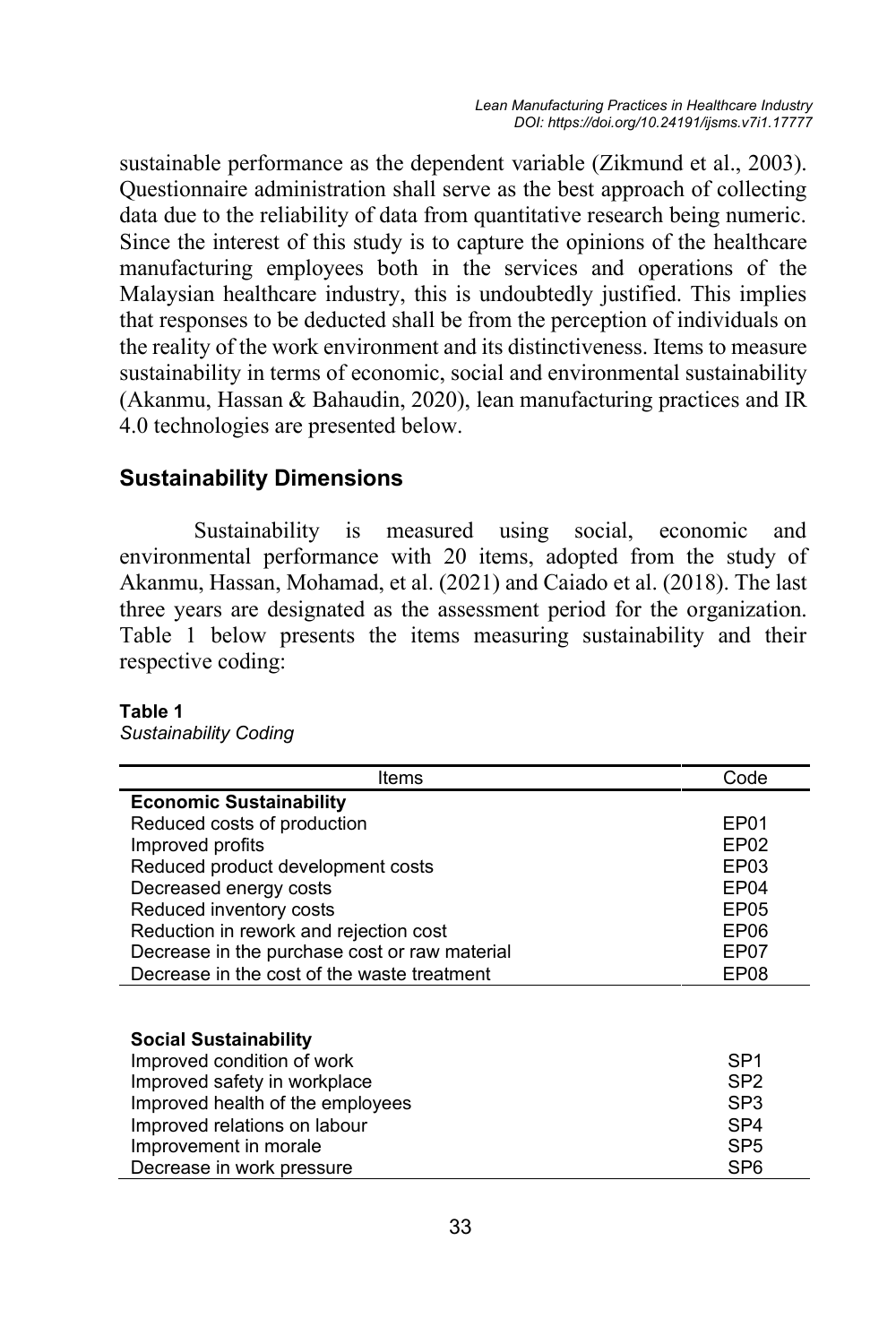| <b>Environmental Sustainability</b>                        |                   |
|------------------------------------------------------------|-------------------|
| Reduced solid wastes                                       | EVP01             |
| Reduced liquid wastes                                      | EVP <sub>02</sub> |
| Reduced gas emission                                       | EVP03             |
| Reduction in energy wastes                                 | EVP04             |
| Decreased consumption of toxic/hazardous/harmful materials | EVP <sub>05</sub> |
| Improved environmental condition of the company            | EVP <sub>06</sub> |

### **Lean Practice Dimensions**

The construct domain specification and item generation are developed using the first set of lean practice constructs as proposed by Shah and Ward (2007). These constructs are continuous flow, employee involvement, supplier involvement, and set-up time reduction, customer involvement, just in time, supplier development, statistical process control, pull system and total productive maintenance as indicated in Table 2.

#### **Table 2**

*Lean Practices Coding*

| Item                                                                  | Code             |
|-----------------------------------------------------------------------|------------------|
| <b>Supplier Involvement (SI)</b>                                      |                  |
| Our organization is in close connection always with the suppliers     | SI1              |
| Our company provides feedback to the suppliers on delivery and        | S <sub>12</sub>  |
| quality performance                                                   |                  |
| Our company applies utmost efforts in creating long-term relationship | S13              |
| with the suppliers                                                    |                  |
| Just-in-time (JIT)                                                    |                  |
| All our key suppliers involve in new process of product development   | JIT <sub>1</sub> |
| Our organization is delivered by our suppliers on just-in-time basis  | JIT <sub>2</sub> |
| Our organization has supplier certification programme in place        | JIT3             |
| <b>Supplier Development (SD)</b>                                      |                  |
| Our company's supplier strives to achieve cost reduction annually     | SD <sub>1</sub>  |
| Our key supplier is situated at a close vicinity to our organization  | SD <sub>2</sub>  |
| We have established system to convey important issues to the          | SD <sub>3</sub>  |
| suppliers                                                             |                  |
| Our company makes effort to have lesser number of suppliers in        | SD <sub>4</sub>  |
| every category                                                        |                  |
| The inventories are managed by the key suppliers                      | SD <sub>5</sub>  |
| Supplier evaluation is not done per unit price but on the total cost  |                  |
| purchase                                                              | SD <sub>6</sub>  |
| <b>Customer Involvement (CI)</b>                                      |                  |
| Our organization is in close relationship with the customers          | C <sub>11</sub>  |
| Our company gets feedbacks on delivery and quality performance        | C <sub>12</sub>  |
| from the customers                                                    |                  |
| Our firm involves customers in new and existing product development   | C13              |
| and improvement process                                               |                  |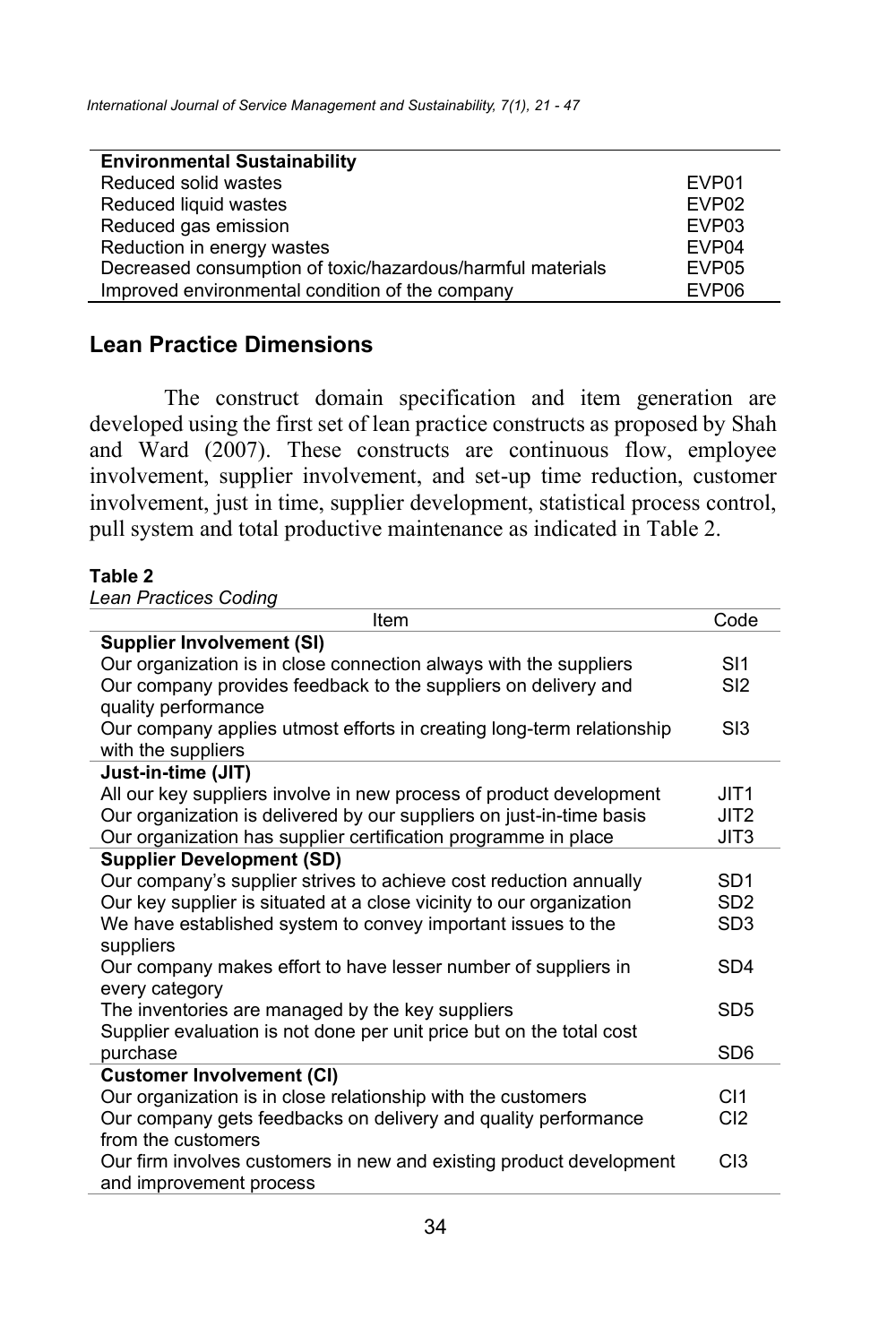| The customers/clients participate in the existing and new product                                                            | C <sub>14</sub>          |
|------------------------------------------------------------------------------------------------------------------------------|--------------------------|
| development and improvement process<br>The customers share their future and present demands with our                         | C <sub>I5</sub>          |
| organization                                                                                                                 |                          |
| <b>Continuous Flow (CF)</b>                                                                                                  |                          |
| Our products are categorized into classes with the same processing                                                           | CF <sub>1</sub>          |
| criteria                                                                                                                     |                          |
| Our products are categorized into classes with the same routing                                                              | CF <sub>2</sub>          |
| criteria<br>Our equipment is classified to provide continual flows of products                                               | CF <sub>3</sub>          |
| Our product determines the factory layout                                                                                    | CF4                      |
| <b>Pull System (PS)</b>                                                                                                      |                          |
| Our productions are pulled by the shipments of the completed                                                                 | PS <sub>1</sub>          |
| products                                                                                                                     |                          |
| Our productions are at workstation are pulled by the present                                                                 | PS <sub>2</sub>          |
| requirement of the next workstation                                                                                          |                          |
| A production system of pull is adopted                                                                                       | PS <sub>3</sub>          |
| Our company uses container of signal or Kaban for production control<br><b>Total Productive Maintenance (TPM)</b>            | PS4                      |
| Our company daily dedicates to plan activities related to equipment                                                          | TPM1                     |
| maintenance                                                                                                                  |                          |
| Our company carries out daily maintenance of all equipment                                                                   | TPM <sub>2</sub>         |
| Our company maintains excellent conditions for all equipment                                                                 | TPM3                     |
| Our company posts records of equipment maintenance for active                                                                | TPM4                     |
| sharing with the employees                                                                                                   |                          |
| <b>Statistical Process Control (SPC)</b>                                                                                     |                          |
| Our company covers most of the process/equipment under SPC<br>Our company uses statistical techniques to control the process | SPC1<br>SPC <sub>2</sub> |
| variance                                                                                                                     |                          |
| Our company uses charts as tools to show defect rates                                                                        | SPC3                     |
| Our company uses fishbone illustration to identify causes of quality                                                         | SPC4                     |
| problem                                                                                                                      |                          |
| Our company conducts research on process capability before product                                                           | SPC <sub>5</sub>         |
| launching                                                                                                                    |                          |
| <b>Employee Involvement (EI)</b><br>Our company believes that employee plays a significant role in                           | E11                      |
| solving problems                                                                                                             |                          |
| Our employees motivate the company through suggestion                                                                        |                          |
| programme                                                                                                                    | E12                      |
| Our employees do lead the process/product improvement efforts                                                                |                          |
| Our company provides cross functional training for the employees                                                             | E <sub>13</sub>          |
|                                                                                                                              | EI4                      |
| <b>Set Up Time Reduction</b><br>Our company provides various practices on setup reduction                                    | STR <sub>1</sub>         |
| techniques for our employees                                                                                                 |                          |
| Our company work continuously towards setup time reduction                                                                   | STR <sub>2</sub>         |
| Our company has high setup time of equipment                                                                                 | STR <sub>3</sub>         |
|                                                                                                                              |                          |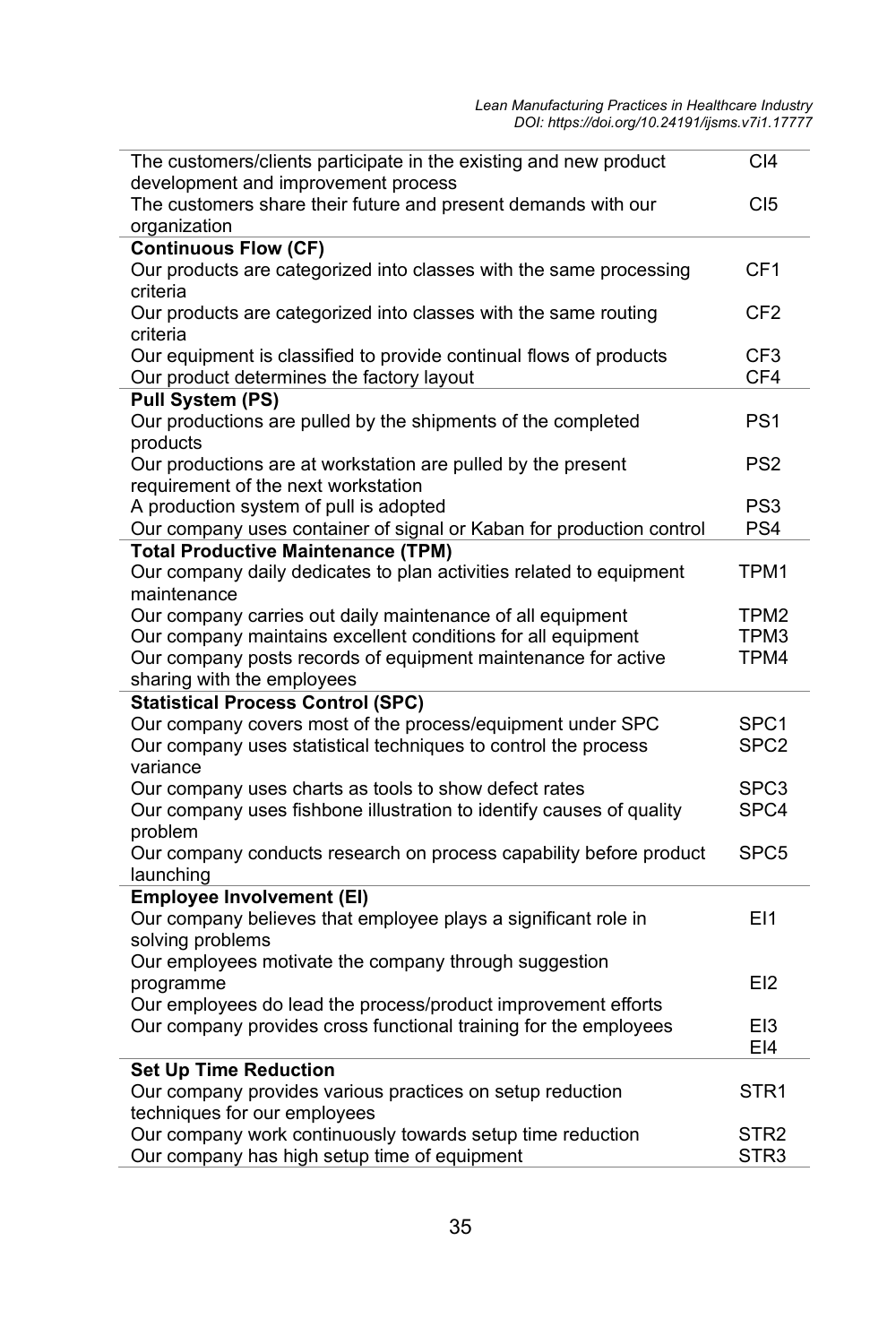#### **Industrial Revolution 4.0 Technologies Dimensions**

Most of the organizations are yet to explore the sophisticated features of IR 4.0 technologies; therefore, they are uncertain about what benefitsIR 4.0 Technologies would provide in the future (Zu et al., 2008). The IR 4.0 technologies adoption in service industries is still at infant stage but slowly gathering momentum (Kamble, Gunasekaran & Gawankar, 2018). Therefore, the degree of implementation of IR 4.0 Technologies is aimed to be measured by items but not the successful level of its implementation. Table 3 presents the measuring items for IR 4.0 Technologies as adopted from the study of Kamble, Gunasekaran and Gawankar (2018):

#### **Table 3**

| Industrial Revolution 4.0 Technologies Coding |  |  |
|-----------------------------------------------|--|--|
|-----------------------------------------------|--|--|

| Items                                                        | Code            |
|--------------------------------------------------------------|-----------------|
| Our company is planning to implement cloud computing         | IR <sub>1</sub> |
| Our company is planning to implement big data analytics      | IR <sub>2</sub> |
| Our company is planning to implement internet of things      | IR <sub>3</sub> |
| Our company is planning to implement addictive manufacturing | IR4             |
| Our company is planning to implement robotic system          | IR <sub>5</sub> |
| Our company is planning to implement augmented reality       | IR <sub>6</sub> |

### **DISCUSSION**

Lean is an integrated socio-technical system to remove waste by simultaneously minimizing and reducing internal, supplier, and customer variability. This study takes into consideration ten constructs from the previous literature to conceptualize the definition of Lean. Six out of the ten constructs address the internally related issues to the firm, three constructs measure the supplier involvement while only one measures customer involvement.

Moreover, scholars have started to look into lean manufacturing practices with a renewed interest towards creating greener solutions capable of eliminating waste and minimizing by updating, extending, and modifying lean methodologies and the social and environmental adverse effects of the conventionally employed industrial practices (Bortolotti et al., 2015). Similarly, the lean manufacturing philosophy has been adopted successfully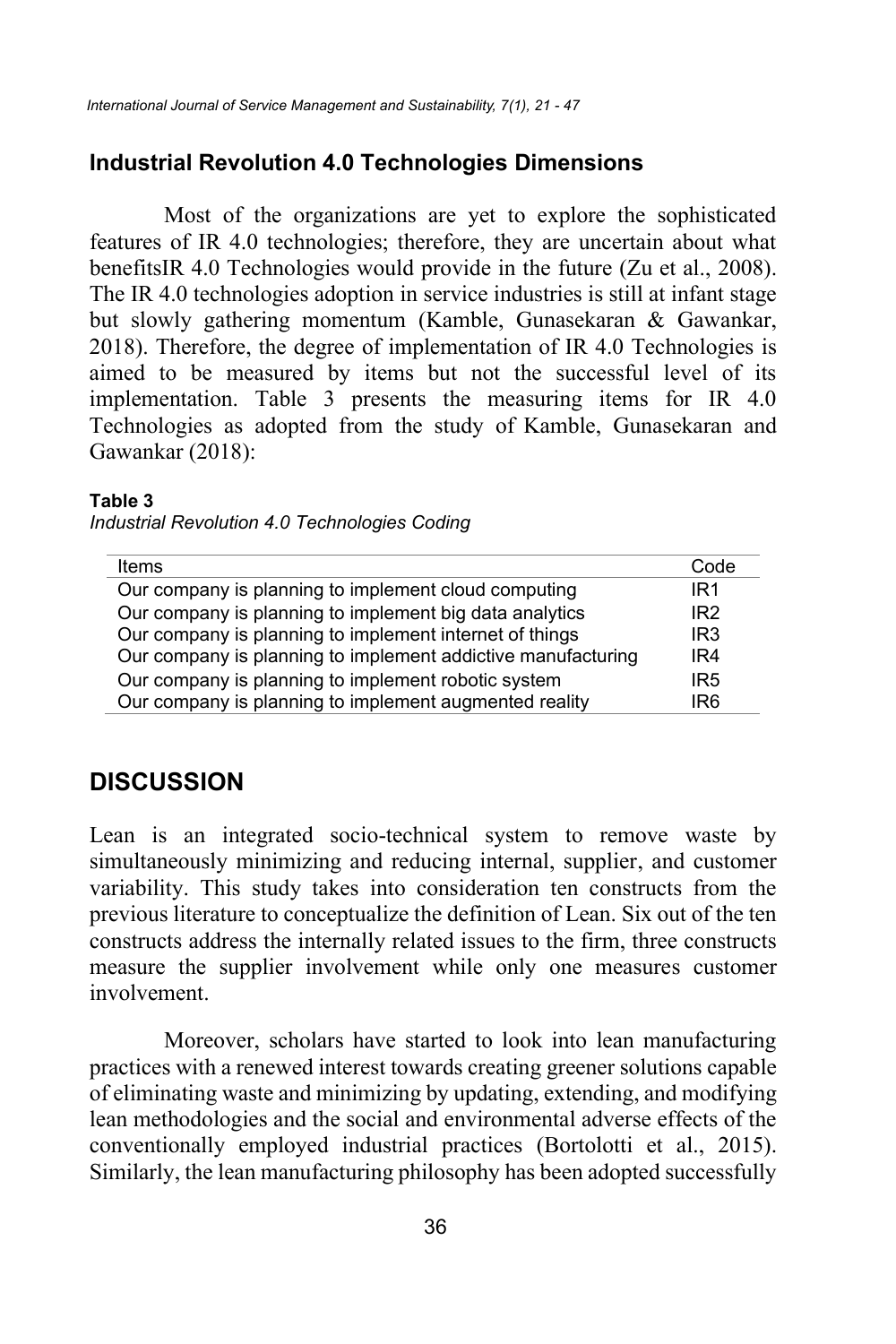in many industries and appeared to have the potential to significantly improve healthcare performance but may have nuances that make the industry-specific transformation more challenging; thus, poses a threat to sustainability (Hallam & Contreras, 2018).

In the same vein, Naik et al. (2012) considered sustainability to be challenging and suggested four approaches to improving sustainability: in servicing (i.e., training) and clear communication on new process; representation from all lean teams as each shift has different conditions; implementing new process at off-peak hours with executives and process owners; and developing mid-level and clinical management champions necessary to sustain change. Also, the issues in the implementation of LMP are addressed by employing the suitable application of ICT (Buer et al., 2018). Many IR 4.0 technologies serve as integrated solutions that align with lean practices taking into account the aim of the organization. Therefore, LMP and IR 4.0 technologies are necessary to improve sustainability (Luthra & Mangla, 2018).

The insights from the theoretical background and a comprehensive literature review are deployed to establish the conceptual framework as presented in Figure 2.

#### **Figure 2**

*Development Stage of The Conceptual Framework of The Study* (Source: Researcher)

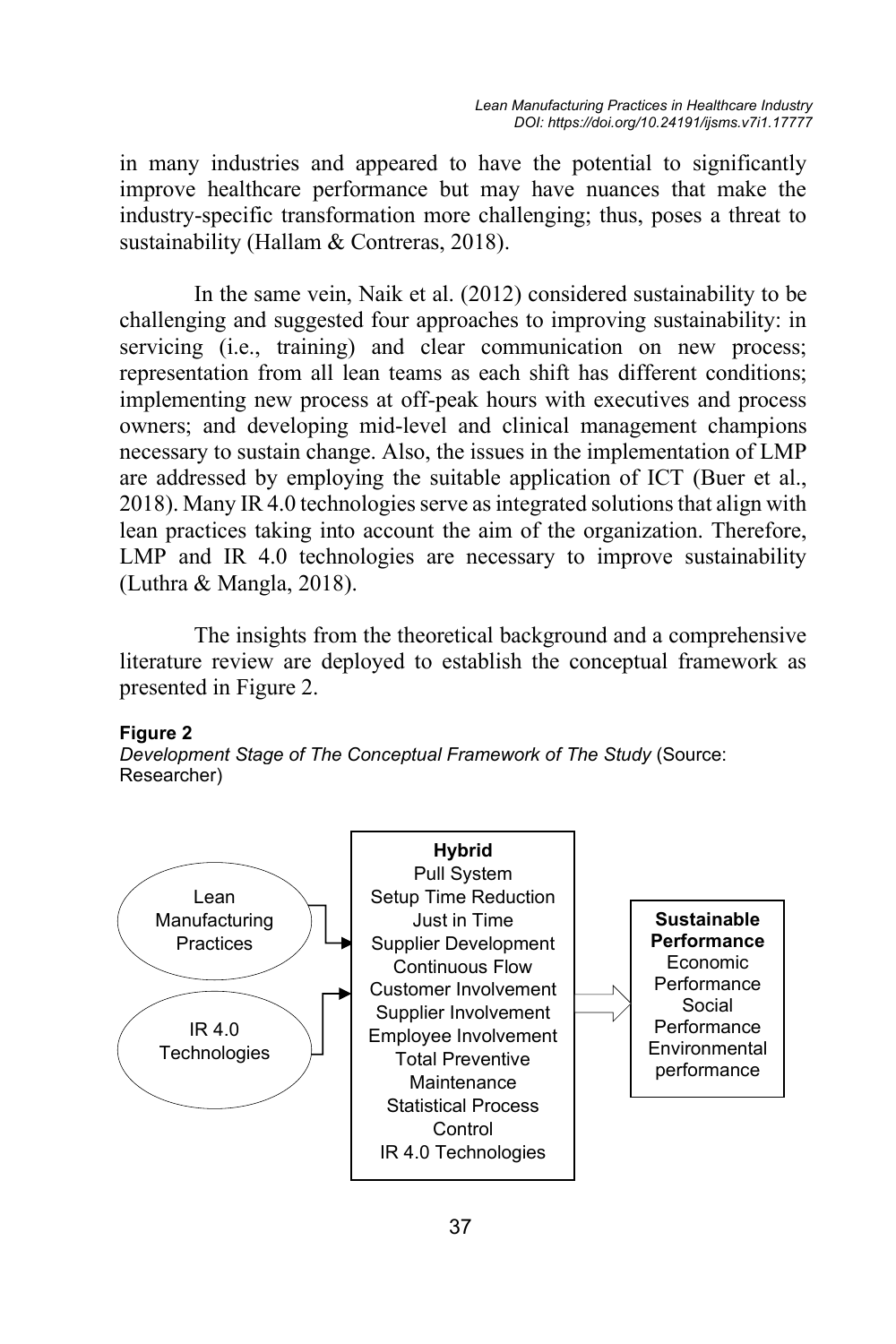Manufacturing companies are continuously stepping up their activity performance to remain competitive and improve sustainability. Anand et al. (2009) mentioned that organizations can be helped to reach a high level of performance and remain competitive with Continuous Improvement Initiatives (CII) by incorporating operational procedures to enhance their capability to make quick and cohesive process changes. According to Drohomeretski et al. (2013), the CII are concepts connected with different initiatives which among them are the six sigma and lean manufacturing practices. According to Hines et al. (2004), Lean manufacturing focuses on improving values or perceived values to customers by integrating additional features of products and services and eliminating wasteful activities. Similarly, the practices seek to reduce the causes of defects and mistakes by focusing on the results that are important to the customers in the business processes. Therefore, lean manufacturing unifies the capacity of both initiatives to enhance the performance of an organization through customer satisfaction while improving the bottom-line results (Snee, 2010).

In summation, this study contributes to the conceptual evidence of the relevance of contingency factors related to the characteristics of the healthcare industry in the implementation and adoption of lean manufacturing practices and Industrial revolution 4.0 technologies. Furthermore, it can be observed that the practices create opportunities for the companies when applying tools like big data analytics (BGA) and cloud computing (CC) to decrease the set-up time and increase pull system adoption. Other demanded strategies such as mix to order in replace of make to stock are equally enhanced. Increase in the implementation of statistical process control to minimize process variations connected with product deviation in size or weight, increase in the employee participation, reducing losses and costs and the use of belt specialists who are knowledgeable in the implementation of CII and programmes also improve the benefits of lean manufacturing practice implementation in the healthcare manufacturing sector.

The fact that lean manufacturing practices are effective and relevant to the healthcare sector is another contribution. Therefore, the adoption of lean manufacturing practices is affected significantly by the performance within the healthcare service industry. The theory of practice-based view is supported by two performance indicators (product quality and financial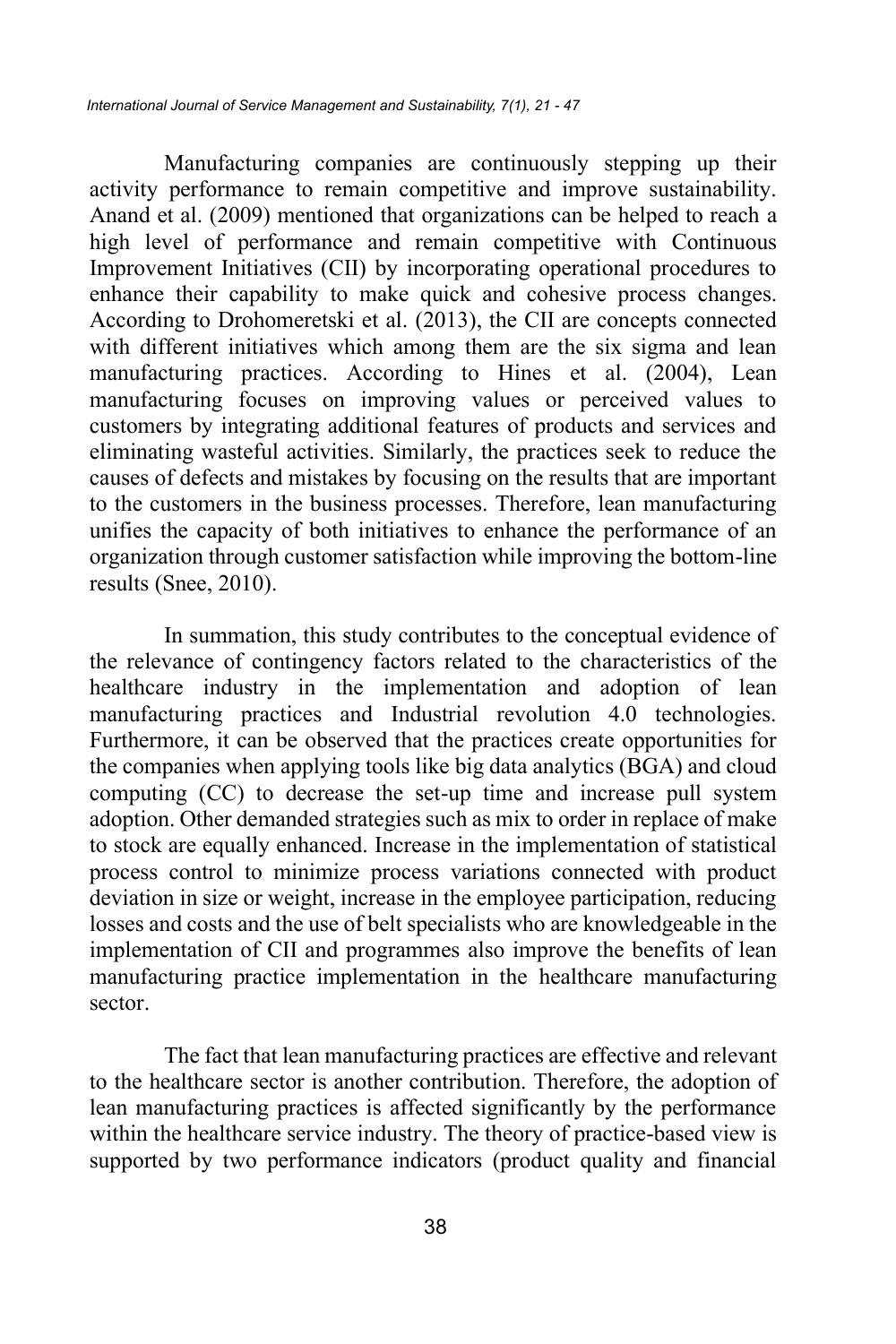benefit), valued by the sector can be enhanced by IR 4.0 technologies. The potential benefits and satisfaction derived from the healthcare industry increase as more lean practices are implemented to enhance process efficiency, improve operational efficiency and quality of care. Thus, this study posits that there is a need for managerial awareness about the relevance of implementing lean manufacturing practices and IR 4.0 technologies to improve performance and service quality and the adoption of technologies that come with industrial revolution 4.0 in the healthcare industry.

This study highlights current case studies, tools and practices that have worked for healthcare providers such as lean implementation and integration of IR. 4.0 technologies, but few have addressed sustainability. Lean implementation is now gaining acceptance in healthcare through both large-scale enterprise transformations and localized process improvement. Therefore, this present research develops a conceptual framework to explore lean and derive practical lean health management system practices that can improve overall efficiency, quality and reduce cost.

# **CONCLUSION**

This study suggests that lean manufacturing practices and IR 4.0 technologies should be effectively incorporated into the system of the healthcare service industry of Malaysia to meet the high demand for quality service. The policymakers and managers of the industry should pay attention to re-strategize the policies, structures, and practices to align them with the technological advancements. The integration of the practices such as supplier involvement, customer involvement, pull system, just in time, employee involvement, total preventive maintenance, set-up time reduction, statistical process control, continuous flow, and IR 4.0 technologies can help the industry holistically to increase its performance and competitive advantage. The implementation of a management improvement initiative on the scope indicated by implementing LMP and adopting IR 4.0 is very applicable and relevant in the work settings and processes of the healthcare industry. Notably, the healthcare service and industrial sector is one of the main generators of income and employment worldwide. The sector has significantly grown and has affected the policies on the national economy and development to change to a wider system of institutionalised strategies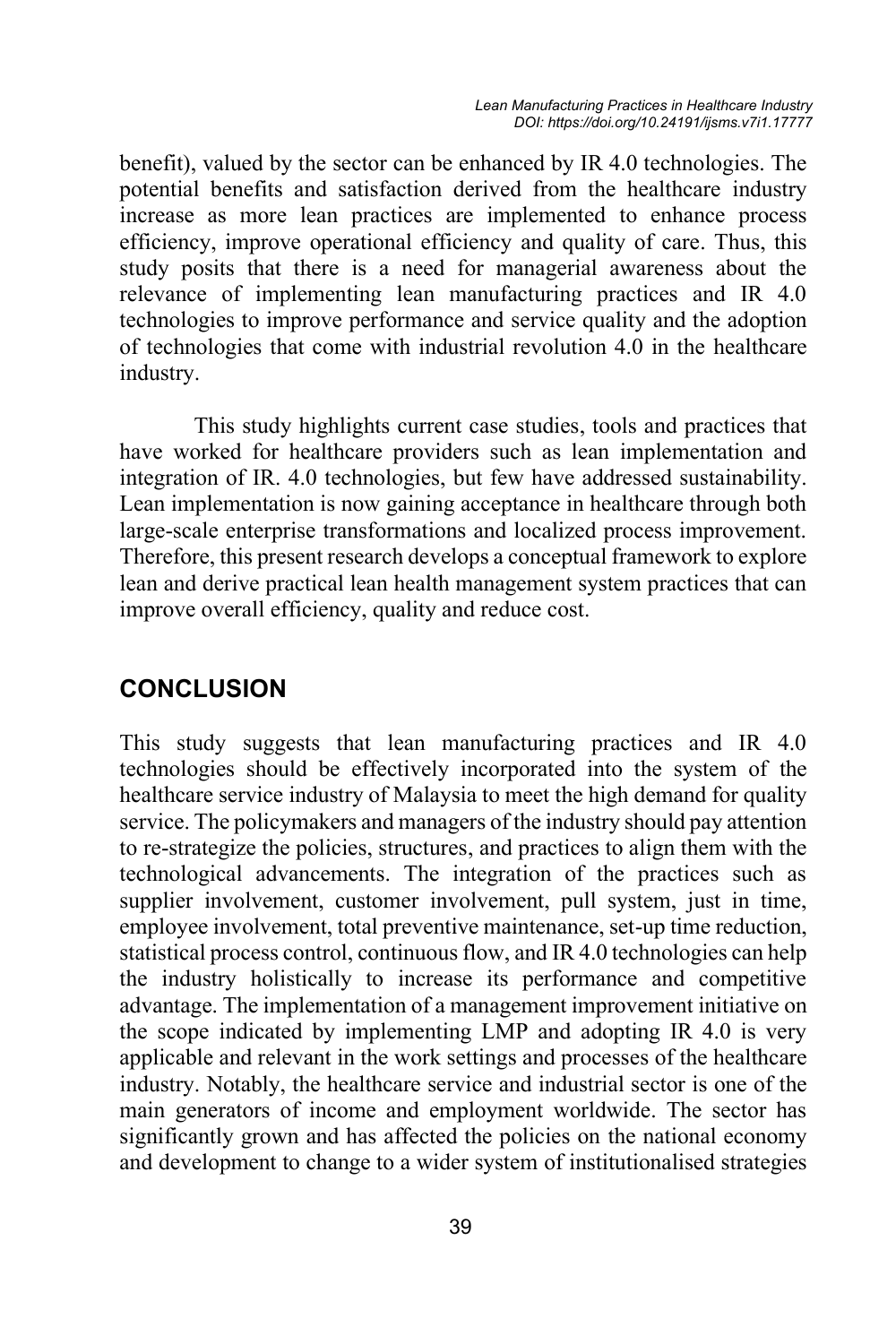and value creation. This study shall support managers and policymakers in the healthcare service industry to devise the best quality management to achieve the best healthcare service performance.

# **CONTRIBUTIONS OF AUTHORS**

The authors confirm the equal contribution in each part of this work. All authors reviewed and approved the final version of this work.

# **FUNDING**

This work was supported by Universiti Malaysia Perlis through financial grant 9001-00677

# **CONFLICT OF INTERESTS**

All authors declare that they have no conflicts of interest.

# **ACKNOWLEDGMENT**

The authors are grateful to Universiti Malaysia Perlis for the financial support through 9001-00677.

# **REFERENCES**

- Akanmu, M. D., Hassan, M. G., & Bahaudin, A. Y. B. (2020). A preliminary analysis modeling of the relationship between quality management practices and sustainable performance. *Quality Management Journal*, *27*(1), 37-61. https://doi.org/10.1080/10686967.2019.1689800
- Akanmu, M. D., Hassan, M. G., Mohamad, B., & Nordin, N. (2021). Sustainability through TQM practices in the food and beverages industry. *International Journal of Quality & Reliability Management*, Vol. ahead-of-print No. ahead-of-print. https://doi.org/10.1108/IJQRM-05-2021-0143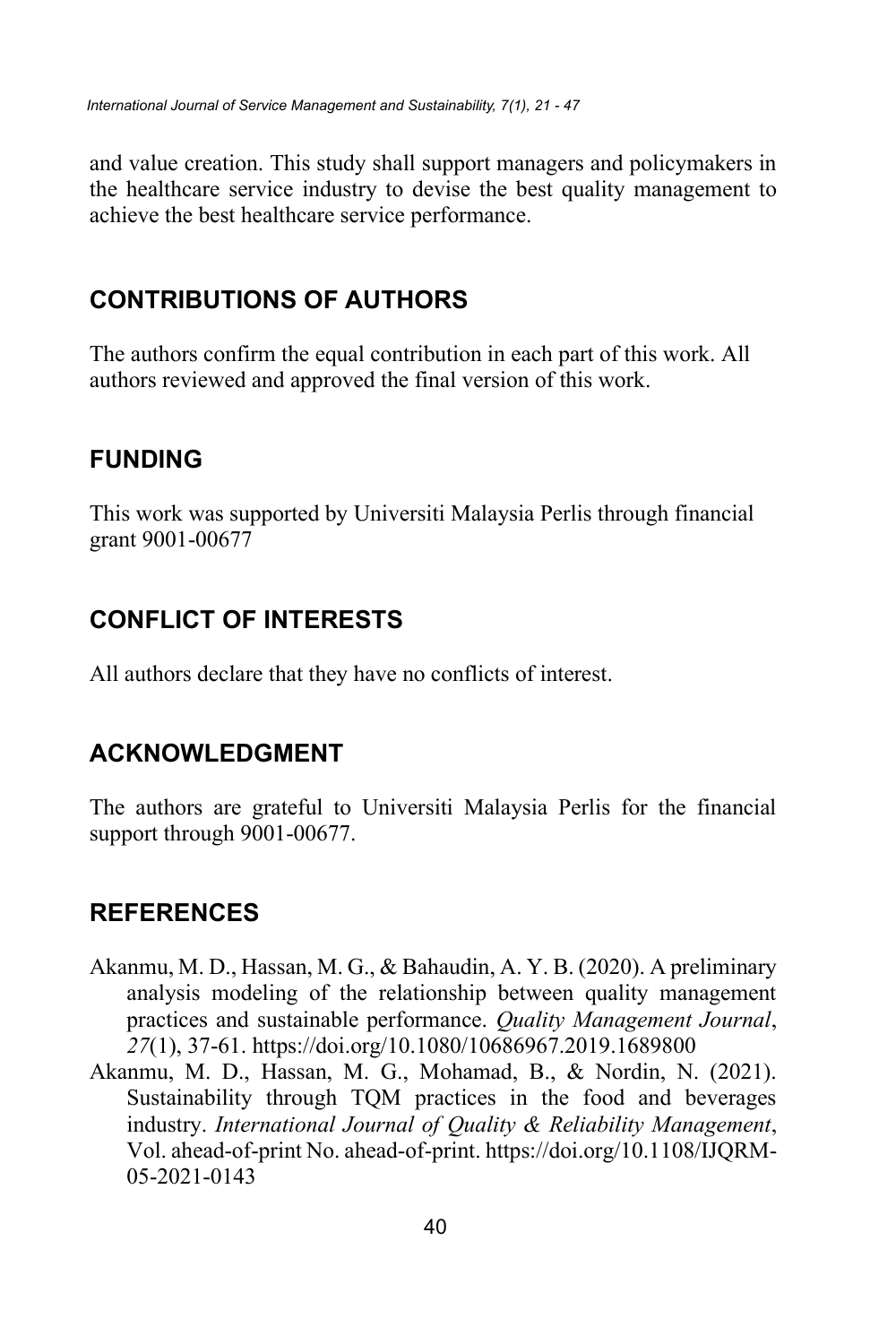- Alhuraish, I., Robledo, C., & Kobi, A. (2016). Assessment of lean manufacturing and six sigma operation with decision making based on the analytic hierarchy process. *IFAC-PapersOnLine, 49*(12), 59-64.
- AlJaberi, O. A., Hussain, M., & Drake, P. R. (2017). A framework for measuring sustainability in healthcare systems. International *Journal of Healthcare Management, 13*(4), 276–285. https://doi.org/10.1080/20479700.2017.1404710
- Anand, G., Ward, P. T., Tatikonda, M. V., & Schilling, D. A. (2009). Dynamic capabilities through continuous improvement infrastructure. *Journal of operations management*, *27*(6), 444-461.
- Anderl, R., Picard, A., & Albrecht, K. (2013). Smart engineering for smart products. *Smart Product Engineering* (pp. 1-10). Springer, Berlin, Heidelberg. https://doi.org/10.1007/978-3-642-30817-8\_1
- Belhadi, A., Touriki, F. E., & El Fezazi, S. (2018). Benefits of adopting lean production on green performance of SMEs: A case study. *Production Planning & Control*, *29*(11), 873-894.
- Bergmiller, G. G. (2006). *Lean manufacturers transcendence to green manufacturing: Correlating the diffusion of lean and green manufacturing systems* [Doctoral dissertation, University of South Florida]. http://scholarcommons.usf.edu/etd/2457
- Bortolotti, T., Boscari, S., & Danese, P. (2015). Successful lean implementation: Organizational culture and soft lean practices. *International Journal of Production Economics*, *160*, 182- 201.
- Brent, A. C., & Labuschagne, C. (2004). sustainable life cycle management: Indicators to assess the sustainability of engineering projects and technologies. *International Engineering Management Conference*, *1*, 99-103. http://doi.org/10.1109/IEMC.2004.1407084
- Buer, S. V., Strandhagen, J. O., & Chan, F. T. (2018). The link between Industry 4.0 and lean manufacturing: Mapping current research and establishing a research agenda. *International Journal of Production Research*, *56*(8), 2924-2940.
- Caiado, R. G. G., Quelhas, O. L. G., Nascimento, D. L. M., Anholon, R., & Leal Filho, W. (2018). Measurement of sustainability performance in Brazilian organizations. *International Journal of Sustainable Development & World Ecology, 25*(4), 312-326.
- Cherrafi, A., Elfezazi, S., Chiarini, A., Mokhlis, A., & Benhida, K. (2016). The integration of lean manufacturing, Six Sigma and sustainability: A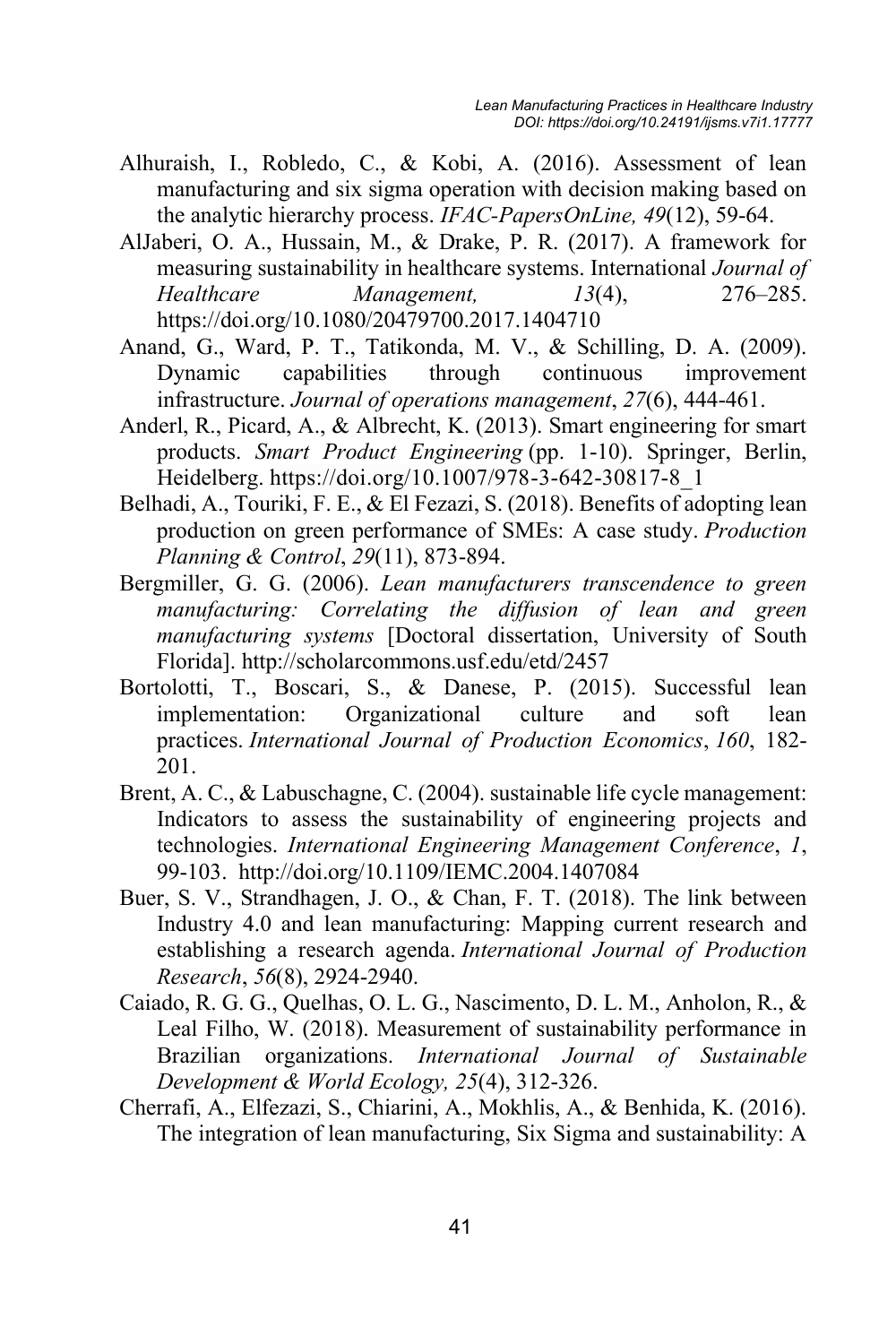literature review and future research directions for developing a specific model. *Journal of Cleaner Production*, *139*, 828-846.

- de Sousa Jabbour, A. B. L., Jabbour, C. J. C., Foropon, C., & Godinho Filho, M. (2018). When titans meet–Can industry 4.0 revolutionise the environmentally-sustainable manufacturing wave? The role of critical success factors. *Technological Forecasting and Social Change*, *132*, 18-25.
- Deblois, S., & Lepanto, L. (2016). Lean and Six Sigma in acute care: a systematic review of reviews. *International Journal of Health Care Quality Assurance, 29*(2), 192–208. http://doi.org/10.1108/ijhcqa-05- 2014-0058
- Drath, R., & Horch, A. (2014). Industrie 4.0: Hit or hype?[Industry forum]. *IEEE Industrial Electronics Magazine*, *8*(2), 56-58.
- Drohomeretski, E., Gouvea da Costa, S. E., Pinheiro de Lima, E., & Garbuio, P. A. D. R. (2014). Lean, Six Sigma and Lean Six Sigma: An analysis based on operations strategy. *International Journal of Production Research*, *52*(3), 804-824.
- Dües, C. M., Tan, K. H., & Lim, M. (2013). Green as the new Lean: How to use Lean practices as a catalyst to greening your supply chain. *Journal of Cleaner Production, 40*, 93-100.
- Eweje, G. (2011). Managerial perceptions of sustainability. In business and sustainability: concepts, strategies, and changes. *Emerald Group Publishing Limited*. ISBN: 978-1-78052-438-2.
- Ganapathy, S. P., Natarajan, J., Gunasekaran, A., & Subramanian, N. (2014). Influence of eco-innovation on Indian manufacturing sector sustainable performance. *International Journal of Sustainable Development & World Ecology, 21*(3), 198-209.
- Garza-Reyes, J. A. (2015). Lean and green–a systematic review of the state of the art literature. *Journal of Cleaner Production*, *102*, 18-29.
- Habidin, N. F., Shazali, N. A., Ali, N., Khaidir, N. A., & Jusoh, O. (2016). The impact of lean healthcare practice on healthcare performance: The mediating role of supply chain innovation in Malaysian healthcare industry. *International Journal of Critical Accounting, 8*(1), 79-93.
- Hallam, C. R. A., & Contreras, C. (2018). Lean healthcare: Scale, scope and sustainability. *International Journal of Health Care Quality Assurance, 31*(7), 684–696. http://doi.org/10.1108/ijhcqa-02-2017-0023
- Hassan, M.G., Akanmu, M.D., & Yusoff R. Z. (2018). Technological integration and sustainable performance in manufacturing firms. *International Journal of Technology, 9*(8), 1639-1650.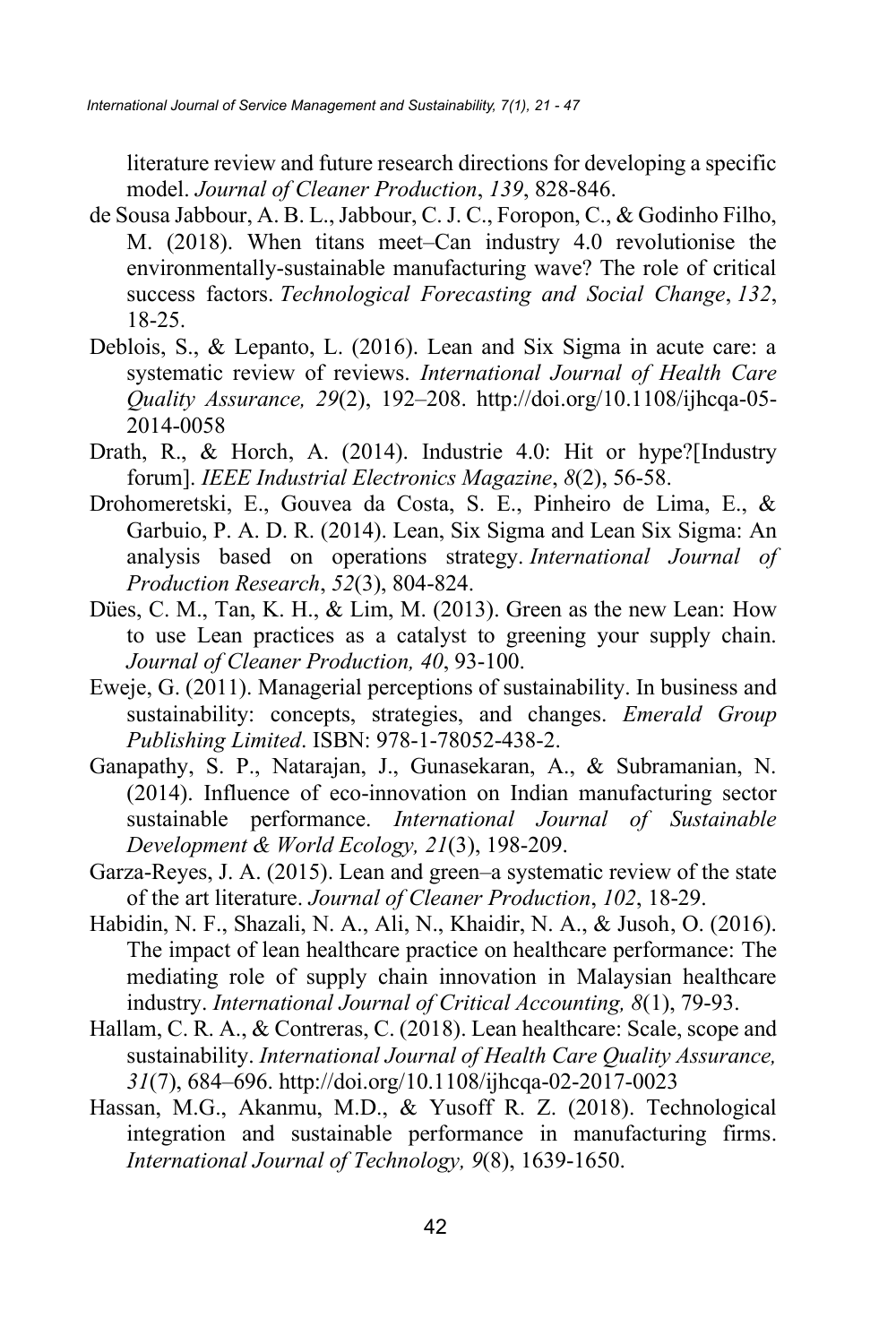Heng, S., Slomka, L., Ag, D. B., & Hoffmann, R. (2014). Industry 4.0. *Upgrading of Germany's industrial capabilities on the horizon, Frankfurt am Main: Deutsche Bank Research*. https://www.dbresearch.com/PROD/RPS\_EN-PROD/PROD000000000451959/Industry 4\_0%3A\_Upgrading\_of Germany%E2%80%99s\_industrial\_ca.pdf?undefined&realload=0zPtN ax3W6wqhXOWkxzgjqrXFp6Q~uQhteqwc2uu1u9VjBSnKvi/d7o8W

xOSluic

- Henning, K., Wolfgang, W., & Johannes, H. (2013). *Recommendations for implementing the strategic initiative INDUSTRIE 4.0. Final report of the Industrie 4.0 Working Group*. Forschungsunion.
- Hermann, M., Pentek, T., & Otto, B. (2016). Design principles for industrie 4.0 scenarios. *Hawaii International Conference on System Sciences (HICSS),* 3928-3937.
- Hines, P., Holweg, M., & Rich, N. (2004). Learning to evolve: A review of contemporary lean thinking. *International journal of operations & production management*, *24*(10), 994–1011.
- Hofmann, E., & Rüsch, M. (2017). Industry 4.0 and the current status as well as future prospects on logistics. *Computers in Industry*, *89*, 23-34.
- Ilangakoon, T. S., Weerabahu, S. K., Samaranayake, P., & Wickramarachchi, R. (2021). Adoption of Industry 4.0 and lean concepts in hospitals for healthcare operational performance improvement. *International Journal of Productivity and Performance Management.* http://doi.org/10.1108/ijppm-12-2020-0654
- Jasti, N. V. K., & Kodali, R. (2019). An empirical investigation on lean production system framework in the Indian manufacturing industry. *Benchmarking: An International Journal*, *26*(1), 296–316.
- Jimmerson, C., Weber, D., & Sobek II, D. K. (2005). Reducing waste and errors: Piloting lean principles at Intermountain Healthcare. *The Joint Commission Journal on Quality and Patient* Safety, 31(5), 249-257.
- Kamble, S. S., Gunasekaran, A., & Gawankar, S. A. (2018). Sustainable Industry 4.0 framework: A systematic literature review identifying the current trends and future perspectives. *Process Safety and Environmental Protection, 117*, 408-425. https://doi.org/10.1016/j.psep.2018.05.009
- Kamble, S. S., Gunasekaran, A., & Sharma, R. (2018). Analysis of the driving and dependence power of barriers to adopt industry 4.0 in Indian manufacturing industry. *Computers in Industry, 101*, 107–119. https://doi.org/10.1016/j.compind.2018.06.004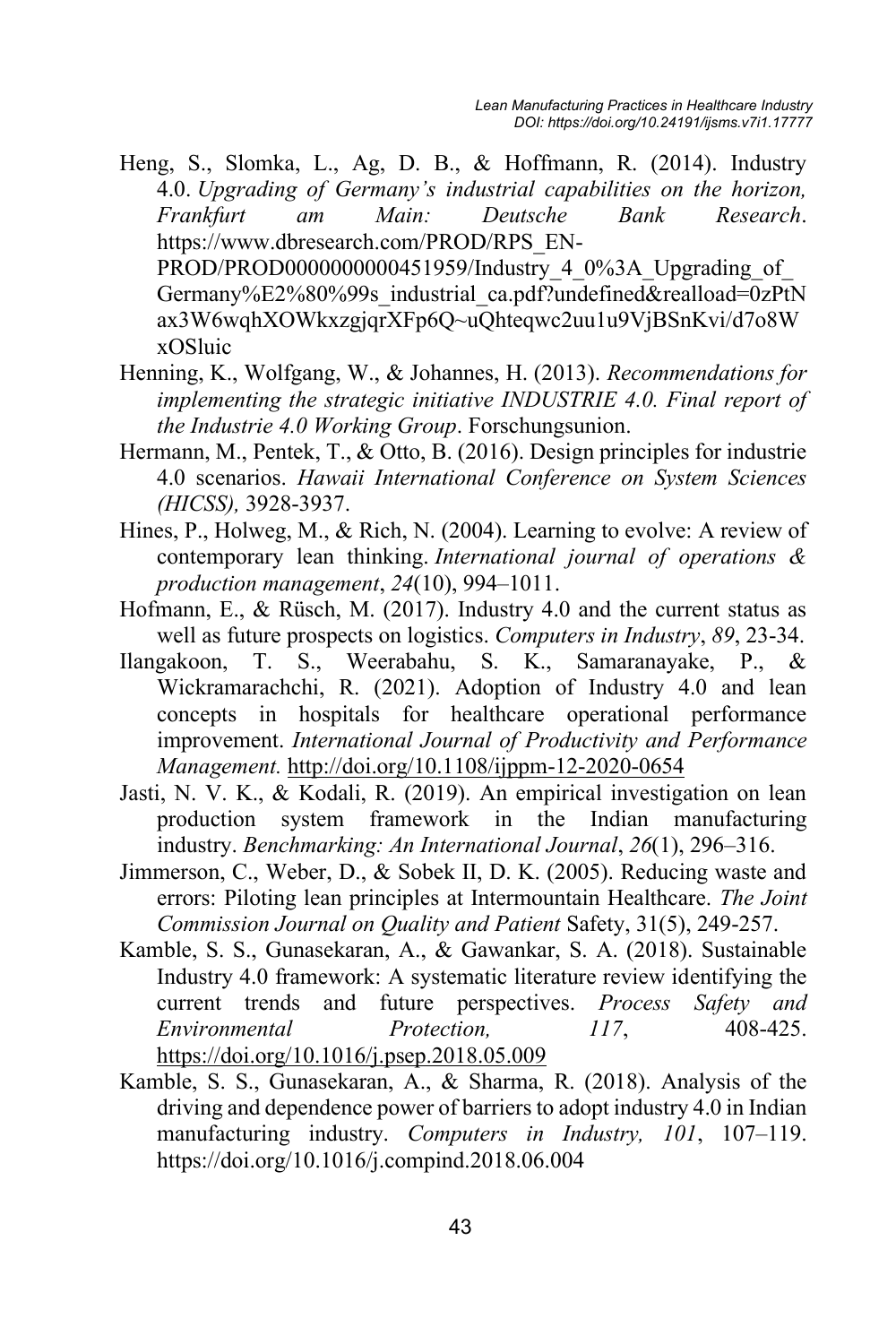- Kamble, S., Gunasekaran, A., & Dhone, N. C. (2019). Industry 4.0 and lean manufacturing practices for sustainable organisational performance in Indian manufacturing companies. *International Journal of Production Research, 58*(5), 1319–1337. https://doi.org/10.1080/00207543.2019.1630772
- Kang, H. S., Lee, J. Y., Choi, S., Kim, H., Park, J. H., Son, J. Y., Kim, B. H., & Do Noh, S. (2016). Smart manufacturing: Past research, present findings, and future directions. *International journal of precision engineering and manufacturing-green technology*, *3*(1), 111-128.
- Khanchanapong, T., Prajogo, D., Sohal, A. S., Cooper, B. K., Yeung, A. C., & Cheng, T. C. E. (2014). The unique and complementary effects of manufacturing technologies and lean practices on manufacturing operational performance. *International Journal of Production Economics*, *153*, 191-203.
- Kolberg, D., & Zühlke, D. (2015). Lean automation enabled by industry 4.0 technologies. *IFAC-PapersOnLine*, *48*(3), 1870-1875.
- Kolberg, D., Knobloch, J., & Zühlke, D. (2017). Towards a lean automation interface for workstations. *International journal of production research*, *55*(10), 2845-2856.
- Landscheidt, S., Kans, M., & Winroth, M. (2017). Opportunities for robotic automation in wood product industries: the supplier and system integrators' perspective. *Procedia Manufacturing*, *11*, 233-240.
- Lasi, H., Fettke, P., Kemper, H. G., Feld, T., & Hoffmann, M. (2014). Industry 4.0. *Business & information systems engineering*, *6*(4), 239- 242.
- Liao, Y., Deschamps, F., Loures, E. D. F. R., & Ramos, L. F. P. (2017). Past, present and future of Industry 4.0-a systematic literature review and research agenda proposal. *International journal of production research*, *55*(12), 3609-3629.
- Luthra, S., & Mangla, S. K. (2018). Evaluating challenges to Industry 4.0 initiatives for supply chain Sustainability in emerging economies. *Process Safety and Environmental Protection, 117*, 168-179.
- Marodin, G. A., & Saurin, T. A. (2013). Implementing lean production systems: research areas and opportunities for future studies. *International Journal of Production Research*, *51*(22), 6663- 6680.
- Martínez-Jurado, P. J., & Moyano-Fuentes, J. (2014). Lean management, supply chain management and sustainability: A literature review. *Journal of Cleaner Production, 85*, 134-150.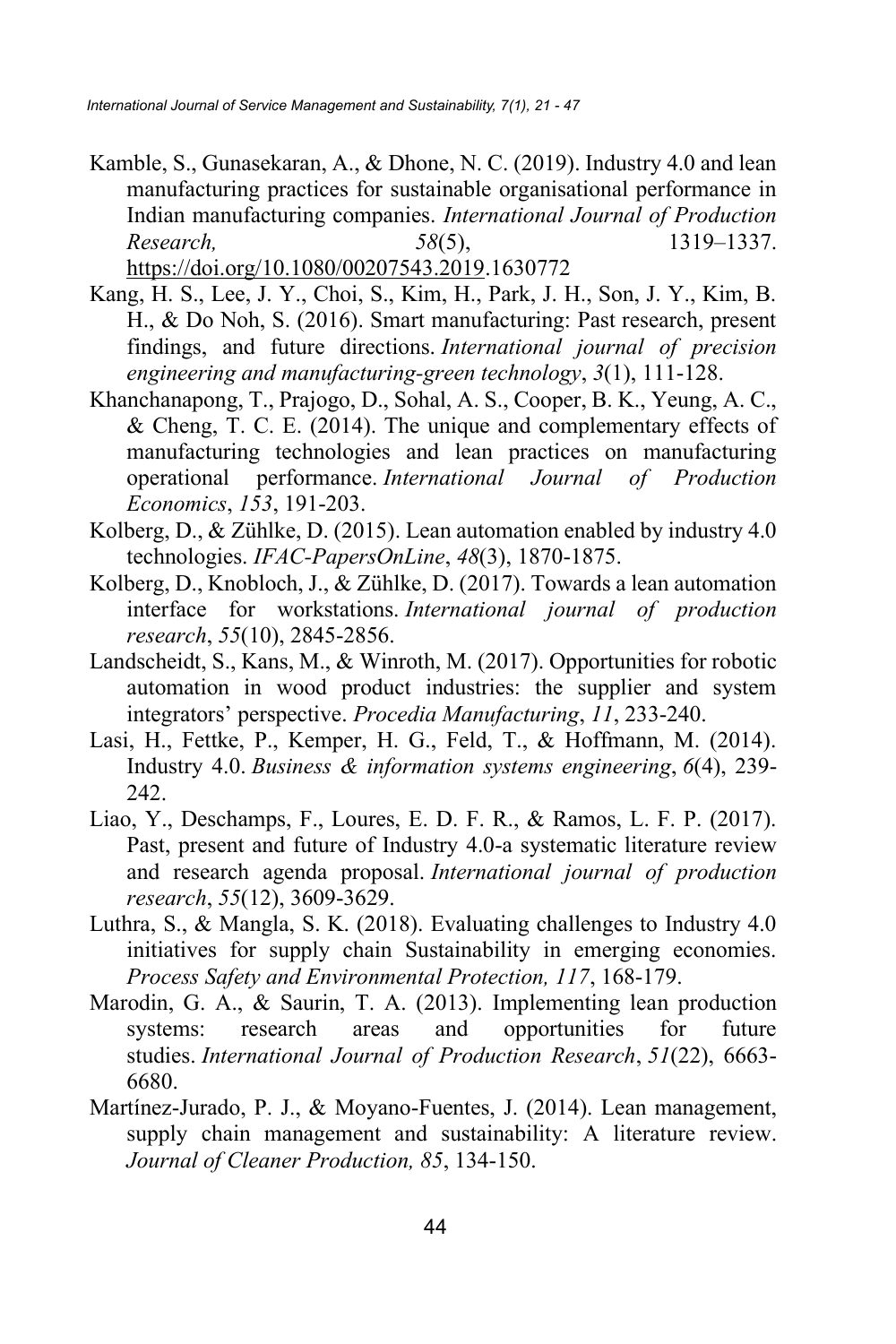- Müller, J., Dotzauer, V., & Voigt, K. I. (2017). Industry 4.0 and its impact on reshoring decisions of German manufacturing enterprises. In *Supply management research* (pp. 165-179). Springer Gabler, Wiesbaden.
- Naik, T., Duroseau, Y., Zehtabchi, S., Rinnert, S., Payne, R., McKenzie, M., & Legome, E. (2012). A structured approach to transforming a large public hospital emergency department via lean methodologies. *Journal for Healthcare Quality, 34*(2), 86-97.
- Nordin, N, Deros, B. M., & Wahab, D. A. (2010). Relationship between organizational change and lean manufacturing implementation in Malaysian automotive industry. (The  $11<sup>th</sup>$  Asia Pacific Industrial Engineering and Management Systems Conference and the 14th Asia Pacific Regional Meeting of International Foundation for Production Research).
- Peukert, B., Benecke, S., Clavell, J., Neugebauer, S., Nissen, N. F., Uhlmann, E., Lang, K., & Finkbeiner, M. (2015). Addressing sustainability and flexibility in manufacturing via smart modular machine tool frames to support sustainable value creation. *Procedia CIRP*, *29*, 514-519.
- Ramadan, M., Al-Maimani, H., & Noche, B. (2017). RFID-enabled smart real-time manufacturing cost tracking system. *The International Journal of Advanced Manufacturing Technology*, *89*(1-4), 969-985.
- Ratnayake, R. C., & Chaudry, O. (2017). Maintaining sustainable performance in operating petroleum assets via a lean-six-sigma approach: A case study from engineering support services. *International Journal of Lean Six Sigma*, *8* (1), 33-52. https://doi.org/10.1108/IJLSS-11-2015-0042
- Sajan, M. P., Shalij, P. R., & Ramesh, A. (2017). Lean manufacturing practices in Indian manufacturing SMEs and their effect on sustainability performance. *Journal of Manufacturing Technology Management*, *28* (6), 772–793.
- Sanders, A., Elangeswaran, C., & Wulfsberg, J. P. (2016). Industry 4.0 implies lean manufacturing: Research activities in industry 4.0 function as enablers for lean manufacturing. *Journal of Industrial Engineering and Management (JIEM)*, *9*(3), 811-833.
- Sekaran, U., & Bougie, R. (2019). *Research methods for business: A skill building approach.* 7<sup>th</sup> Edition, Wiley & Sons, West Sussex.
- Shah, R., & Ward, P. T. (2007). Defining and developing measures of lean production. *Journal of operations management*, *25*(4), 785-805.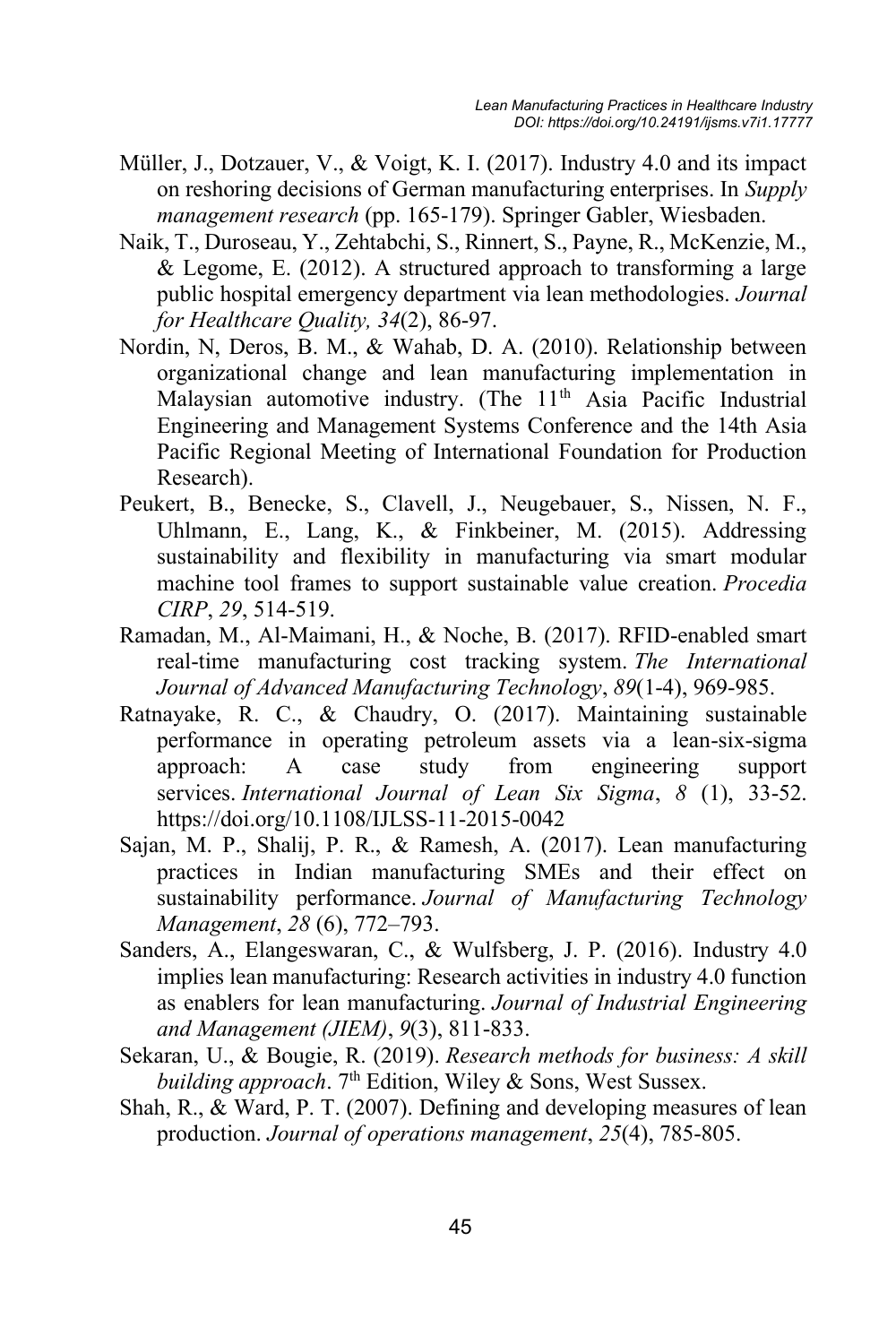- Singh, J., Singh, H., & Singh, G. (2018). Productivity improvement using lean manufacturing in manufacturing industry of Northern India. *International Journal of Productivity and Performance Management*, 67(8), 1394–1415. https://doi.org/10.1108/ijppm-02-2017-0037
- Snee, R. D. (2010). Lean Six Sigma–getting better all the time. *International Journal of Lean Six Sigma*, *1*(1), 9–29.
- Snyder, K. D. & McDermott, M. (2009). A rural hospital takes on lean. *Journal for Healthcare Quality*, *31*(3), 23–28.
- Sony, M., & Naik, S. S. (2019). Ten lessons for managers while implementing Industry 4.0. *IEEE Engineering Management Review, 47*(2), 45-52.
- Souza, J. P. E., & Alves, J. M. (2018). Lean-integrated management system: A model for sustainability improvement. *Journal of Cleaner Production*, *172*, 2667-2682.
- Staufen, A. G. (2019). *German Industry 4.0 Index. A study by Staufen AG and Staufen Digital Neonex GmbH. Köngen*: Staufen AG.
- Stock, T., & Seliger, G. (2016). Opportunities of sustainable manufacturing in industry 4.0. *Procedia Cirp*, *40*, 536-541.
- Thuemmler, C., & Bai, C. (2017). Health 4.0: Application of industry 4.0 design principles in future asthma management. In Health 4.0: How virtualization and big data are revolutionizing healthcare (pp. 23-37). Springer, Cham. https://doi.org/10.1007/978-3-319-47617-9\_2
- Vinodh, S., Arvind, K. R., & Somanaathan, M. (2011). Tools and techniques for enabling sustainability through lean initiatives. *Clean Technologies and Environmental Policy*, *13*(3), 469-479.
- Wang, S., Wan, J., Li, D., & Zhang, C. (2016). Implementing smart factory of industrie 4.0: An outlook. *International Journal of Distributed Sensor Networks*, *12*(1), 3159805.
- Weiser, M. (1995). *The computer for the 21st century: Specialized elements of hardware and software, connected by wires, radio waves and infrared, will be so ubiquitous that no one will notice their presence*. In *Readings in Human–Computer Interaction*, 933-940. Morgan Kaufmann.
- Weyer, S., Schmitt, M., Ohmer, M., & Gorecky, D. (2015). Towards Industry 4.0-Standardization as the crucial challenge for highly modular, multi-vendor production systems. *Ifac-Papersonline*, *48*(3), 579-584.
- Wong, W. P., & Wong, K. Y. (2014). Synergizing an ecosphere of lean for sustainable operations. *Journal of Cleaner Production*, *85*, 51-66.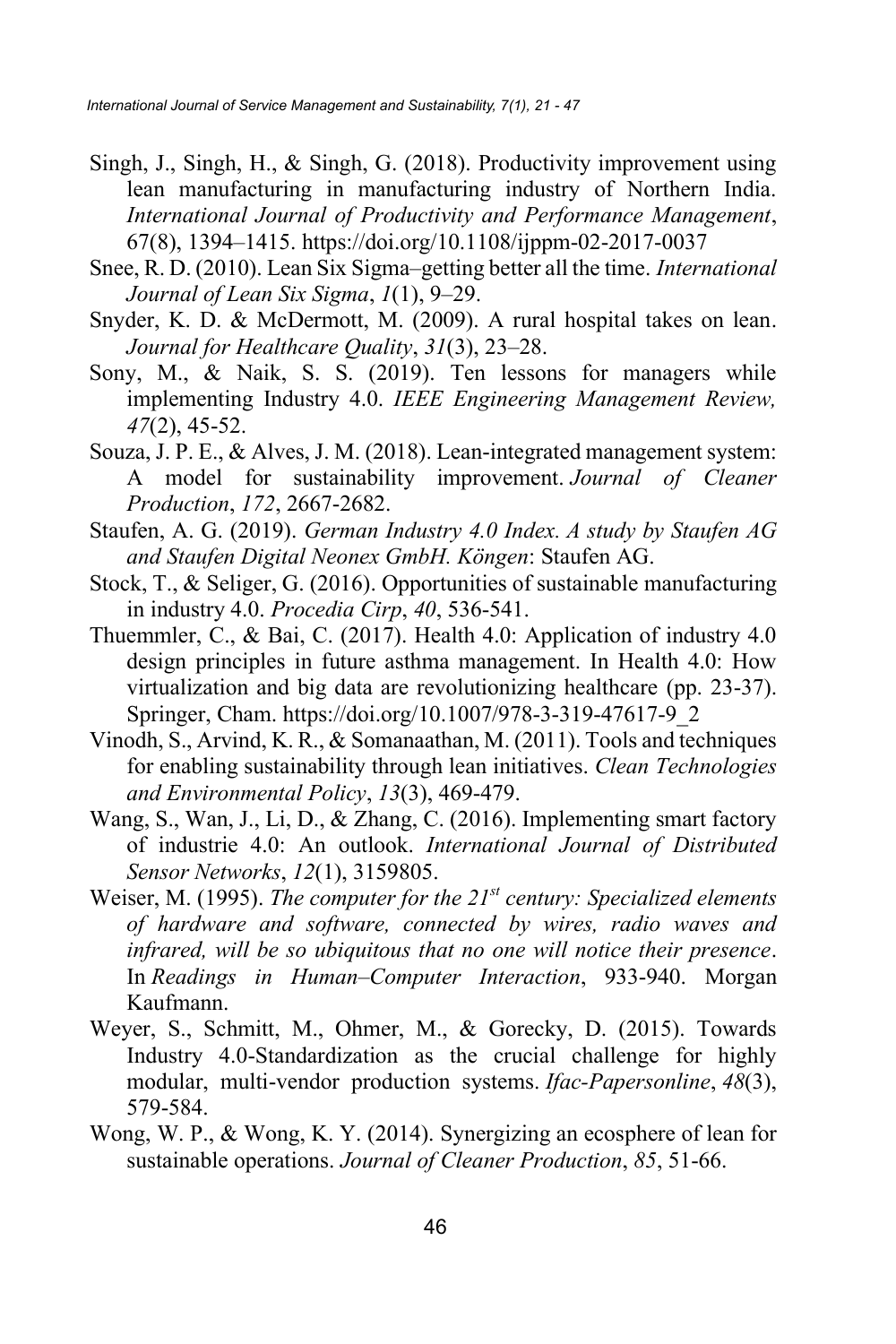- Yang, C., Lan, S., Shen, W., Huang, G. Q., Wang, X., & Lin, T. (2017). Towards product customization and personalization in IoT-enabled cloud manufacturing. *Cluster Computing, 20*(2), 1717-1730. http://doi.org/10.1007/s10586-017-0767-x
- Zikmund, W. G., Babin, B. J., Carr, J. C., & Griffin, M. (2003). *Business research methods (7<sup>th</sup> ed)*. Thomson/South-Western.
- Zu, X., Fredendall, L. D., & Douglas, T. J. (2008). The evolving theory of quality management: the role of Six Sigma. *Journal of Operations Management, 26*(5), 630-650.



This is an open access article under the CC BY license (http://creativecommons.org/licenses/by-nc-nd/4.0/).